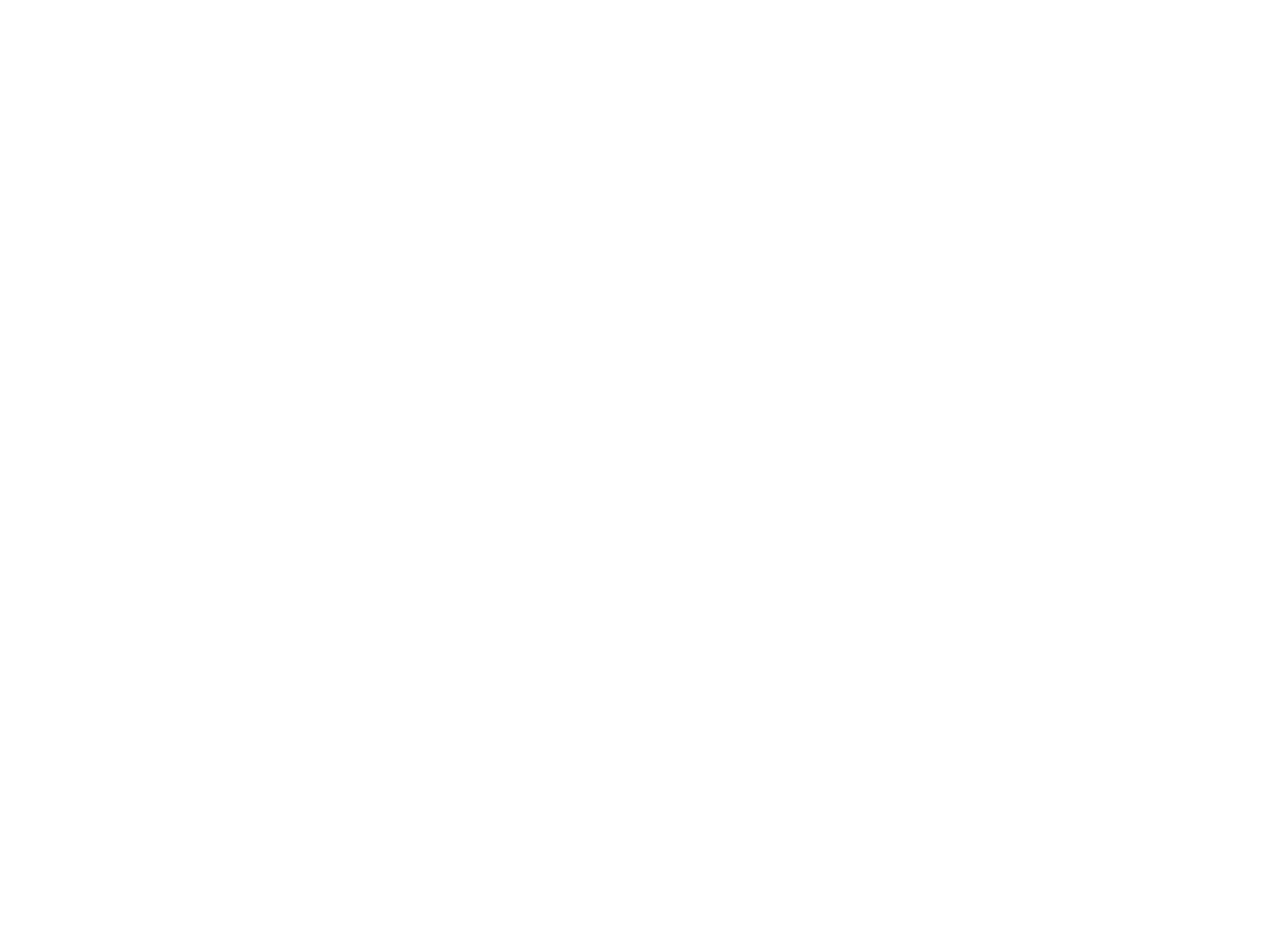#### **PRODUCT SAFETY**

WARNING: Some dust created by power sanding, sawing, grinding, drilling and other construction activities contains chemicals known to the State of California to cause cancer, birth defects or other reproductive harm. Some examples of these chemicals are:

- Lead from lead-based paints;
- Crystalline silica from bricks and cement and other masonry products;
- Arsenic and chromium from chemically-treated lumber.

Your risk from these exposures varies, depending on how often you do this type of work. To reduce your exposure to these chemicals:

- Work in a well ventilated area, and
- Work with approved safety equipment, such as those dust masks that are specially designed to filter out microscopic particles.

WARNING: This product can expose you to chemicals including lead and Di(2-ethylhexyl) phthalate (DEHP) which are known to the State of .<br>California to cause cancer, birth defects or other reproductive harm.For more information go to www.P65Warnings.ca.gov.

#### **GENERAL POWER TOOL SAFETY WARNINGS**

WARNING: Read all safety warnings,  $\ket{\cdot\!}$  instructions, illustrations and specifications

provided with this power tool. *Failure to follow all instructions listed below may result in electric shock, fire and/or serious injury.* 

#### Save all warnings and instructions for future reference.

*The term "power tool" in the warnings refers to your mains-operated (corded) power tool or battery-operated (cordless) power tool.*

#### 1) WORK AREA SAFETY

- a) Keep work area clean and well lit. *Cluttered or dark areas invite accidents.*
- b) Do not operate power tools in explosive atmospheres, such as in the presence of flammable liquids, gases or dust. *Power tools create sparks which may ignite the du*s*t or fumes.*
- c) Keep children and bystanders away while operating a power tool. *Distractions can cause you to lose control.*

#### 2) ELECTRICAL SAFETY

- a) Power tool plugs must match the outlet. Never modify the plug in any way. Do not use any adapter plugs with grounded power tools. *Unmodified plugs and matching outlets will reduce risk of electric shock.*
- b) Avoid body contact with grounded surfaces such as pipes, radiators, ranges and refrigerators. *There is an increased risk of electric shock if your body is earthed or grounded.*
- c) Do not expose power tools to rain or wet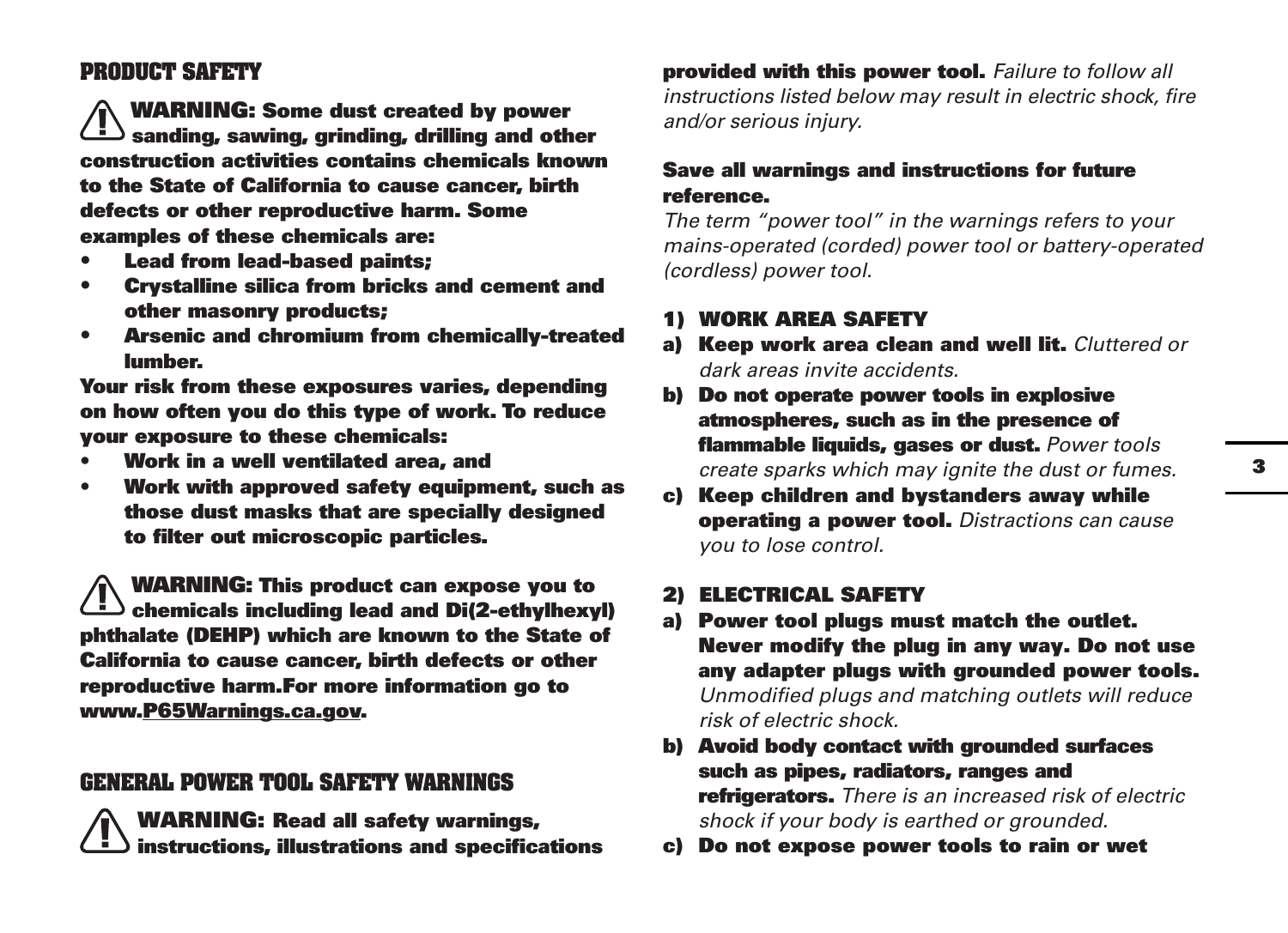conditions. *Water entering a power tool will increase the risk of electric shock.*

- d) Do not abuse the cord. Never use the cord for carrying, pulling or unplugging the power tool. Keep cord away from heat, oil, sharp edges or moving parts. *Damaged or entangled cords increase the risk of electric shock.*
- e) When operating a power tool outdoors, use an extension cord suitable for outdoor use. *Use of a cord suitable for outdoor use reduces the risk of electric shock.*
- f ) If operating a power tool in a damp location is unavoidable, use a residual current device (RCD) protected supply. *Use of an RCD reduces the risk of electric shock.*

#### 4 3) PERSONAL SAFETY

- a) Stay alert, watch what you are doing and use common sense when operating a power tool. Do not use a power tool while you are tired or under the influence of drugs, alcohol or medication. *A moment of inattention while operating power tools may result in serious personal injury.*
- b) Use personal protective equipment. Always wear eve protection. *Protective equipment such as dust mask, non-skid safety shoes, hard hat, or hearing protection used for appropriate conditions will reduce personal injuries.*
- c) Prevent unintentional starting. Ensure the switch is in the off-position before connecting to power source and/or battery pack, picking

up or carrying the tool. *Carrying power tools with your finger on the switch or energizing power tools that have the switch on invites accidents.* 

- d) Remove any adjusting key or wrench before turning the power tool on. *A wrench or a key left attached to a rotating part of the power tool may result in personal injury.*
- e) Do not overreach. Keep proper footing and balance at all times. *This enables better control of the power tool in unexpected situations.*
- f) Dress properly. Do not wear loose clothing or jewelry. Keep your hair, clothing and gloves away from moving parts. *Loose clothes, jewelry or long hair can be caught in moving parts.*
- g) If devices are provided for the connection of dust extraction and collection facilities, ensure these are connected and properly used. *Use of dust collection can reduce dust-related hazards.*
- h) Do not let familiarity gained from frequent use of tools allow you to become complacent and ignore tool safety principles. *A careless action can cause severe injury within a fraction of a second.*

#### 4) POWER TOOL USE AND CARE

- a) Do not force the power tool. Use the correct power tool for your application. *The correct power tool will do the job better and safer at the rate for which it was designed.*
- b) Do not use the power tool if the switch does not turn it on and off. *Any power tool that cannot be controlled with the switch is dangerous and must*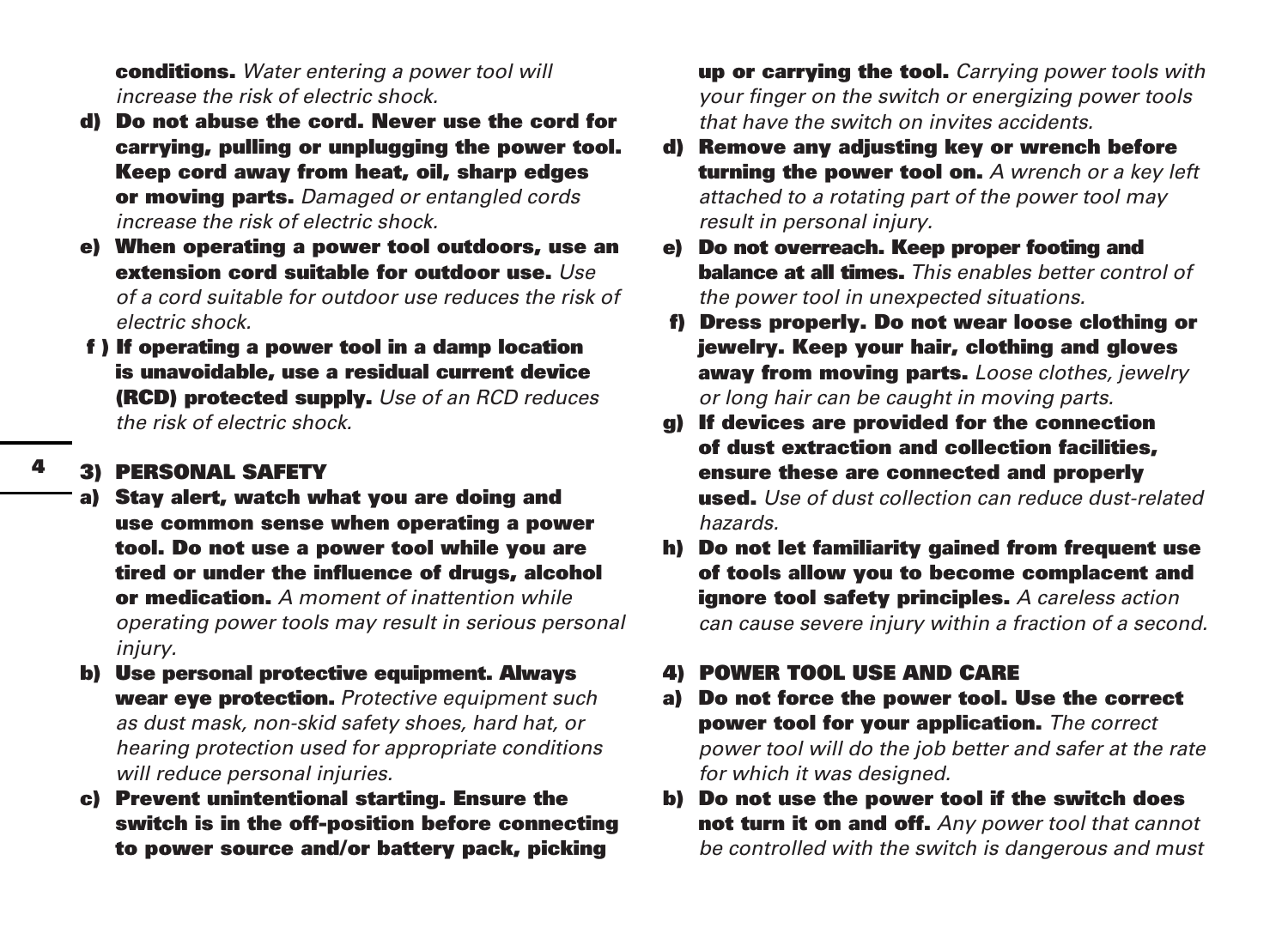*be repaired.*

- c) Disconnect the plug from the power source and/or the battery pack from the power tool before making any adjustments, changing accessories, or storing power tools. *Such preventive safety measures reduce the risk of starting the power tool accidentally.*
- d) Store idle power tools out of the reach of children and do not allow persons unfamiliar with the power tool or these instructions to operate the power tool. *Power tools are dangerous in the hands of untrained users.*
- e) Maintain power tools and accessories. Check for misalignment or binding of moving parts, breakage of parts and any other condition that may affect the power tool's operation. If damaged, have the power tool repaired before use. *Many accidents are caused by poorly maintained power tools.*
- f) Keep cutting tools sharp and clean. *Properly maintained cutting tools with sharp cutting edges are less likely to bind and are easier to control.*
- g) Use the power tool, accessories and tool bits etc., in accordance with these instructions, taking into account the working conditions and the work to be performed. *Use of the power tool for operations different from those intended could result in a hazardous situation.*
- h) Keep handles and grasping surfaces dry, clean and free from oil and grease. *Slippery handles and grasping surfaces do not allow for safe handling and control of the tool in unexpected situations.*
- 5) BATTERY TOOL USE AND CARE
- a) Recharge only with the charger specified by the manufacturer. *A charger that is suitable for one type of battery pack may create a risk of fire when used with another battery pack.*
- b) Use power tools only with specifically designated battery packs. *Use of any other battery packs may create a risk of injury and fire.*
- c) When battery pack is not in use, keep it away from other metal objects, like paper clips, coins, keys, nails, screws or other small metal objects, that can make a connection from one terminal to another. *Shorting the battery terminals together may cause burns or a fire.*
- d) Under abusive conditions, liquid may be ejected from the battery; avoid contact. If contact accidentally occurs, flush with water. If liquid contacts eyes, additionally seek medical help. *Liquid ejected from the battery may cause irritation or burns.*
- e) Do not use a battery pack or tool that is damaged or modified. *Damaged or modified batteries may exhibit unpredictable behaviour resulting in fire, explosion or risk of injury.*
- f) Do not expose a battery pack or tool to fire or excessive temperature. *Exposure to fire or temperature above 270° F(130° C) may cause explosion.*
- g) Follow all charging instructions and do not charge the battery pack or tool outside the temperature range specified in the instructions. *Charging improperly or at*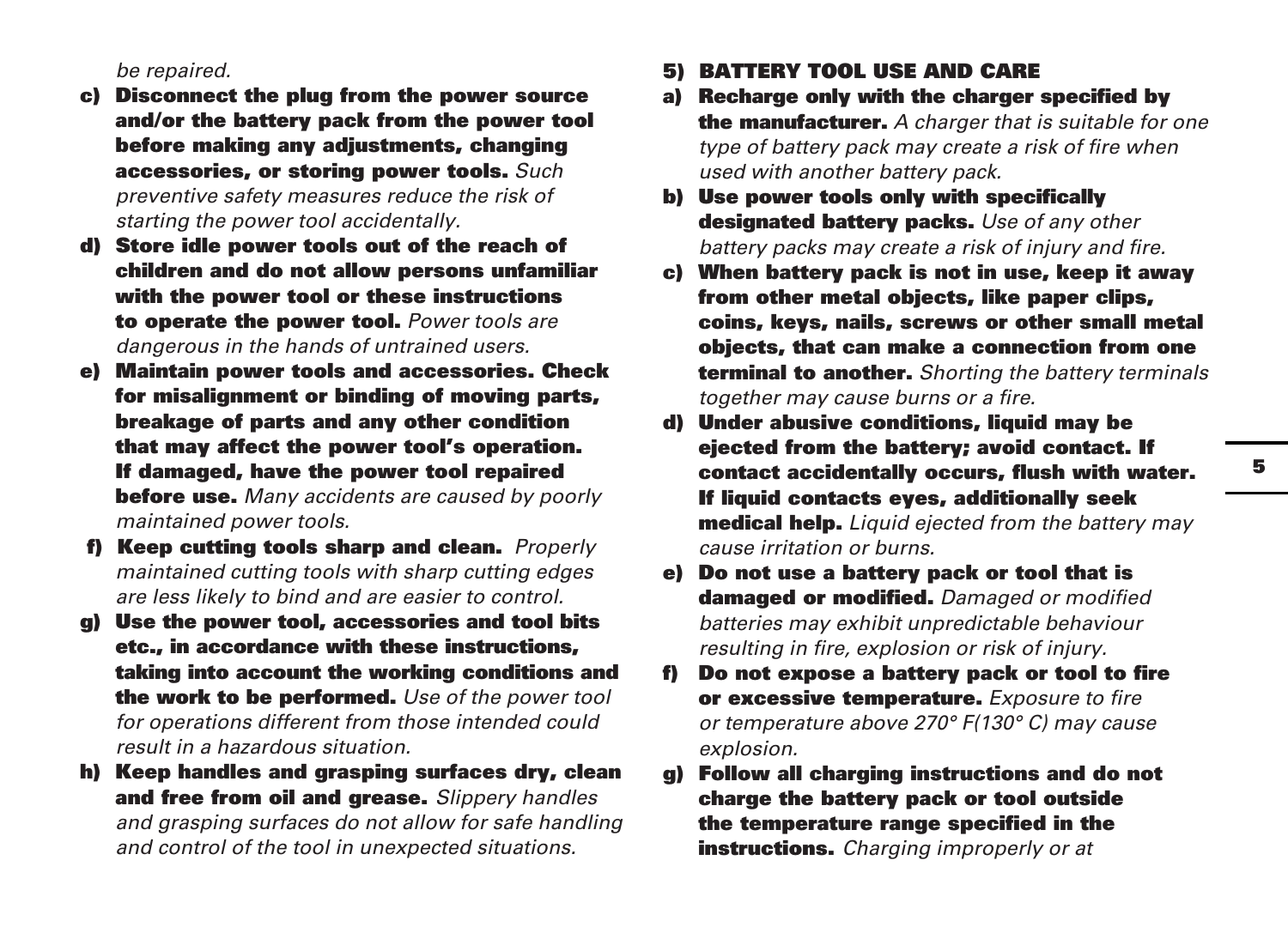*temperatures outside the specified range may damage the battery and increase the risk of fire.*

#### 6) SERVICE

- a) Have your power tool serviced by a qualified repair person using only identical replacement parts. *This will ensure that the safety of the power tool is maintained.*
- b) Never service damaged battery packs. *Service of battery packs should only be performed by the manufacturer or authorized service providers.*

#### **SCREWDRIVER SAFETY WARNINGS**

- 1. Hold power tool by insulated gripping surfaces, when performing an operation where the
- fastener may contact hidden wiring. Fasteners contacting a "live" wire may make exposed metal parts of the power tool "live" and could give the operator an electric shock.

#### **INFORMATION FOR RADIATED EMISSION**

This device complies with Canadian ICES-001. This device complies with Part 15 of the FCC Rules. Operation is subject to the following two conditions: (1) this device may not cause harmful interference, and (2) this device must accept any interference received, including interference that may cause undesired operation. WARNING: Changes or modifications to this unit not **EXPRESSIV** approved by the party responsible for compliance could void the user's authority to operate the

#### equipment.

NOTE: This equipment has been tested and found to comply with the limits for a Class B digital device, pursuant to Part 15 of the FCC Rules.

These limits are designed to provide reasonable protection against harmful interference in a residential installation. This equipment generates, uses and can radiate radio frequency energy and, if not installed and used in accordance with the instructions, may cause harmful interference to radio communications.

However, there is no guarantee that interference will not occur in a particular installation. If this equipment does cause harmful interference to radio or television reception, which can be determined by turning the equipment off and on, the user is encouraged to try to correct the interference by one or more of the following measures:

- Reorient or relocate the receiving antenna.
- Increase the separation between the equipment and receiver.
- Connect the equipment into an outlet on a circuit different from that to which the receiver is connected.
- Consult the dealer or an experienced radio/TV technician for help.

#### **SAFETY WARNINGS FOR BATTERY CELLS INSIDE THE TOOL**

- a) Do not dismantle, open or shred cells.
- b) Do not expose power tool to heat or fire. Avoid storage in direct sunlight.
- c) Do not short-circuit charging terminal. Do not store power tool haphazardly in a box or drawer where charging terminals may short-circuit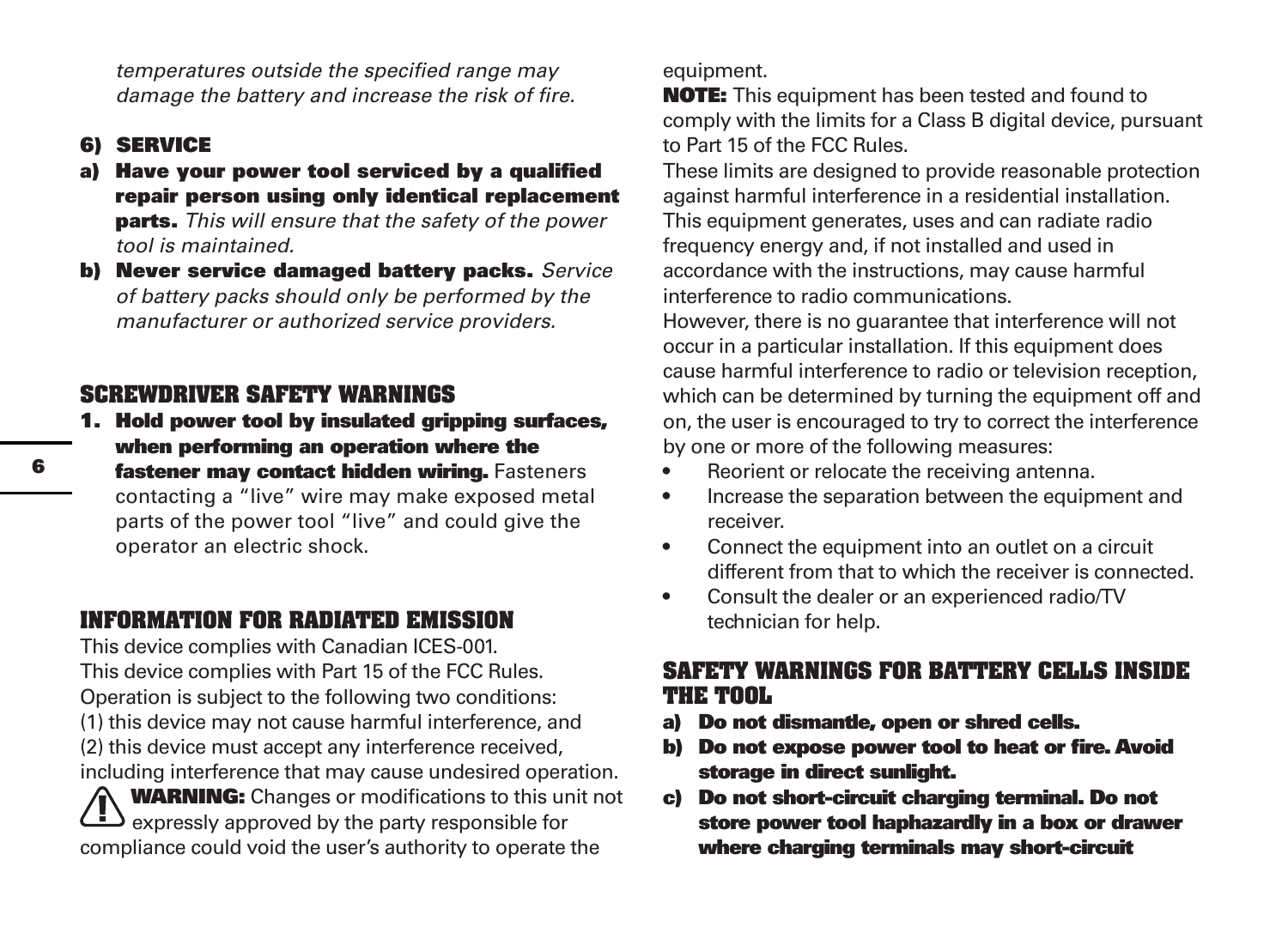#### each other or be short-circuited by conductive

materials. When power tool is not in use, keep it away from other metal objects, like paper clips, coins, keys, nails, screws or other small metal objects, that can make a connection from one charging terminal to another. Shorting the battery terminals together may cause burns or fire.

- d) Do not remove power tool from its original packaging until required for use.
- e) Do not subject power tool to mechanical shock.
- f) In the event of battery leaking, do not allow the liquid to come in contact with the skin or eyes. If contact has been made, wash the affected area with copious amounts of water and seek medical advice.
- g) Observe the plus (+) and minus (–) marks on the equipment and ensure correct use.
- h) Keep power tool out of the reach of children.
- i) Seek medical advice immediately if a cell has been swallowed.
- j) Keep power tool clean and dry.
- k) Wipe the charging terminals with a clean dry cloth if they become dirty.
- l) Power tool needs to be charged before use. Always use the correct charger and refer to the manufacturer's instructions or equipment manual for proper charging instructions.
- m) Do not leave power tool on prolonged charge when not in use.
- n) After extended periods of storage, it may be necessary to charge and discharge the power tool several times to obtain maximum performance.
- o) Battery gives its best performance when it is operated at normal room temperature (59°F - 77 °F).
- p) When disposing of cells, keep cells of different electrochemical systems separate from each other.
- q) Recharge only with the charger specified by Worx. Do not use any charger other than that specifically provided for use with the equipment. *A charger that is suitable for one type of battery may create a risk of fire when used with another battery.*
- r) Retain the original product literature for future reference.
- s) Dispose of properly.

#### **SYMBOL**

| To reduce the risk of injury, user<br>must read instruction manual |
|--------------------------------------------------------------------|
| Warning                                                            |
| Wear ear protection                                                |
| Wear eye protection                                                |
| Wear dust mask                                                     |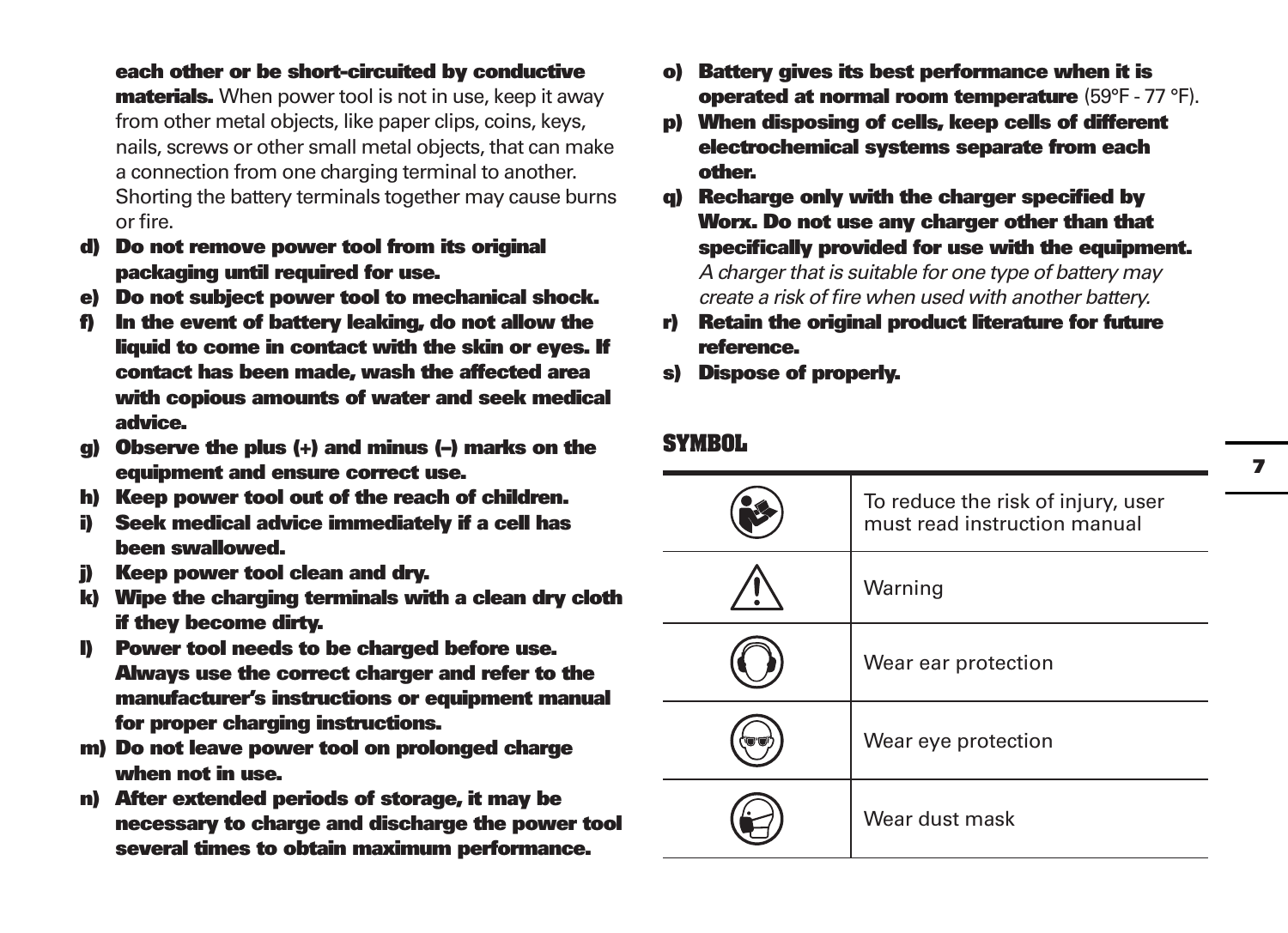|   | Li-lon | Li-lon battery, battery must be<br>recycled                                                                                                                              |              | POSITEC Inc. has established<br>a partnership with the RBRC<br>Corporation to recycle any Positec<br>batteries with the RBRC-call2recycle |
|---|--------|--------------------------------------------------------------------------------------------------------------------------------------------------------------------------|--------------|-------------------------------------------------------------------------------------------------------------------------------------------|
|   |        | Do not burn                                                                                                                                                              | call@recycle | seal. For environmental protection,<br>please do not discard batteries in<br>the trash. After the batteries' life                         |
|   |        | Batteries may enter water cycle if<br>disposed improperly, which can<br>be hazardous for ecosystem. Do<br>not dispose of waste batteries as<br>unsorted municipal waste. |              | cycle is ended, then please call<br>1-800-822-8837 for a free service<br>that will properly dispose of the<br>battery.                    |
|   |        | Wear protective gloves                                                                                                                                                   |              |                                                                                                                                           |
| 8 |        | Do not stare directly into the tool<br>holder                                                                                                                            |              |                                                                                                                                           |
|   |        | Don't use double end bit                                                                                                                                                 |              |                                                                                                                                           |
|   |        |                                                                                                                                                                          |              |                                                                                                                                           |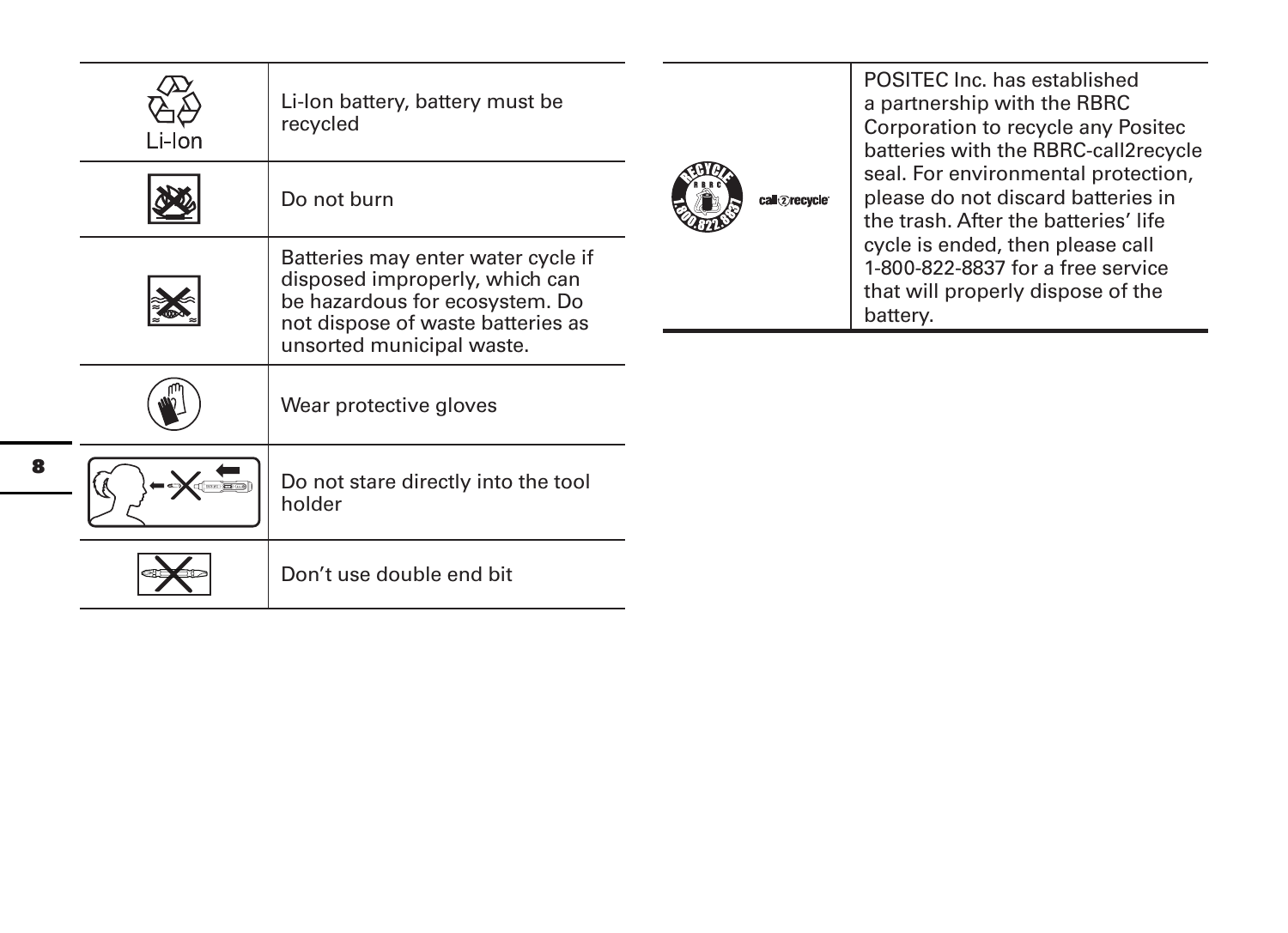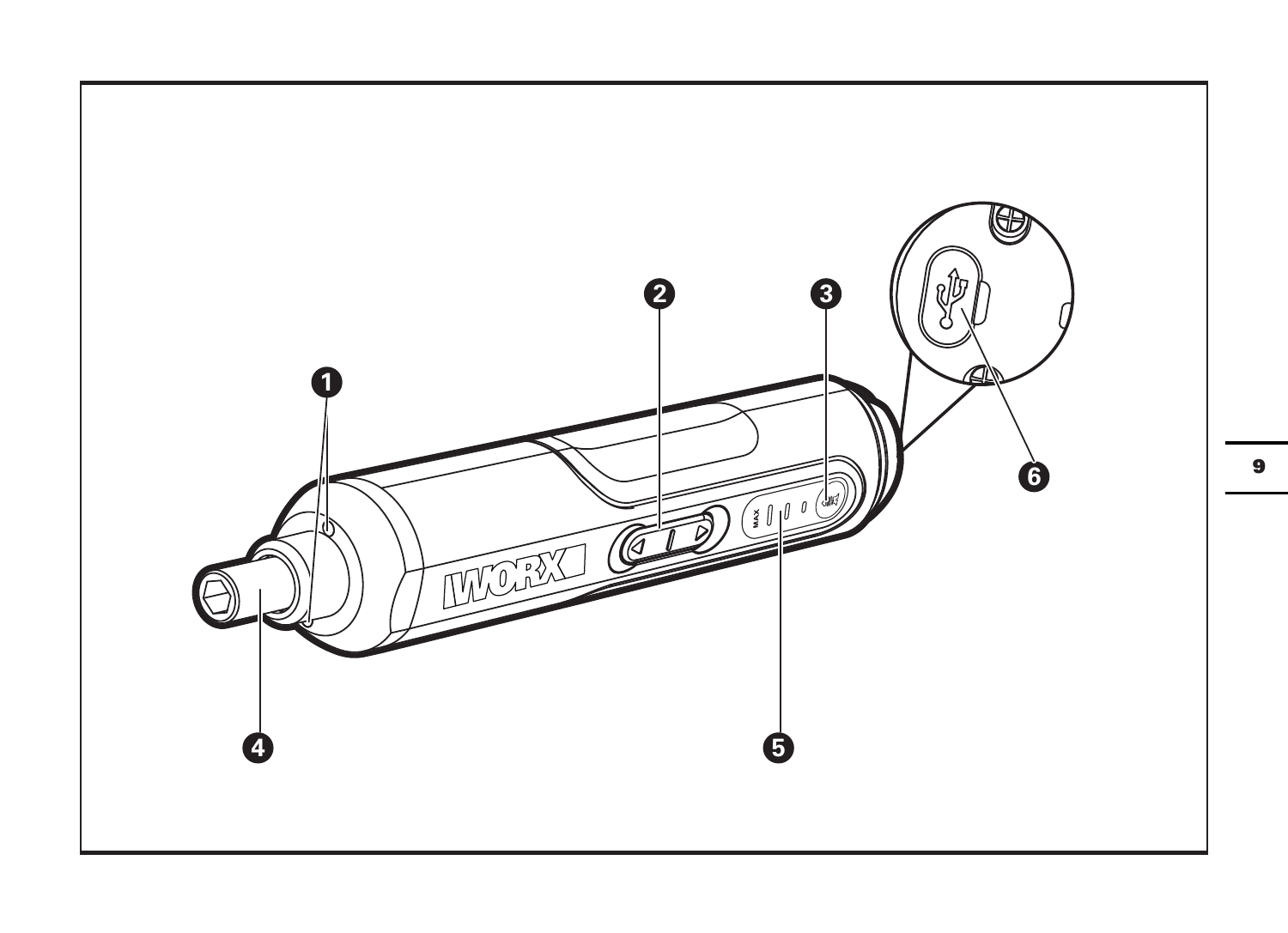#### **COMPONENT LIST**

#### 1. LED LIGHT

- 2. FORWARD / REVERSE OPERATION BUTTON
- 3. TORQUE CONTROL AND POWER BUTTON
- 4. 1/4" HEX CHUCK
- 5. TOROUE AND POWER INDICATOR
- 6. USB-C CHARGING PORT

Not all the accessories illustrated or described are included in standard delivery.

#### 10 **TECHNICAL DATA**

Type designation **WX240L WX240L.X (2-designation** of machinery, representative of screwdriver )

|                  | WX240LWX240L.X**   |
|------------------|--------------------|
| Rated voltage    | $4V = Max*$        |
| Battery capacity | 1.5Ah li-ion       |
| No-load speed    | 300 r/min          |
| Torque range     | 22 - 44 in lbs     |
| Machine weight   | 1.48 lbs (0.67 kg) |

\*Voltage measured without workload. Initial battery voltage reaches maximum of 4 volts. Nominal voltage is 3.6 volts.

\*\*X=1-999, A-Z, M1-M9 there are only used for different

customers, there are no safe relevant changes between these models

We recommend that you purchase your accessories listed in the above list from the same store that sold you the tool. Refer to the accessory packaging for further details. Store personnel can assist you and offer advice.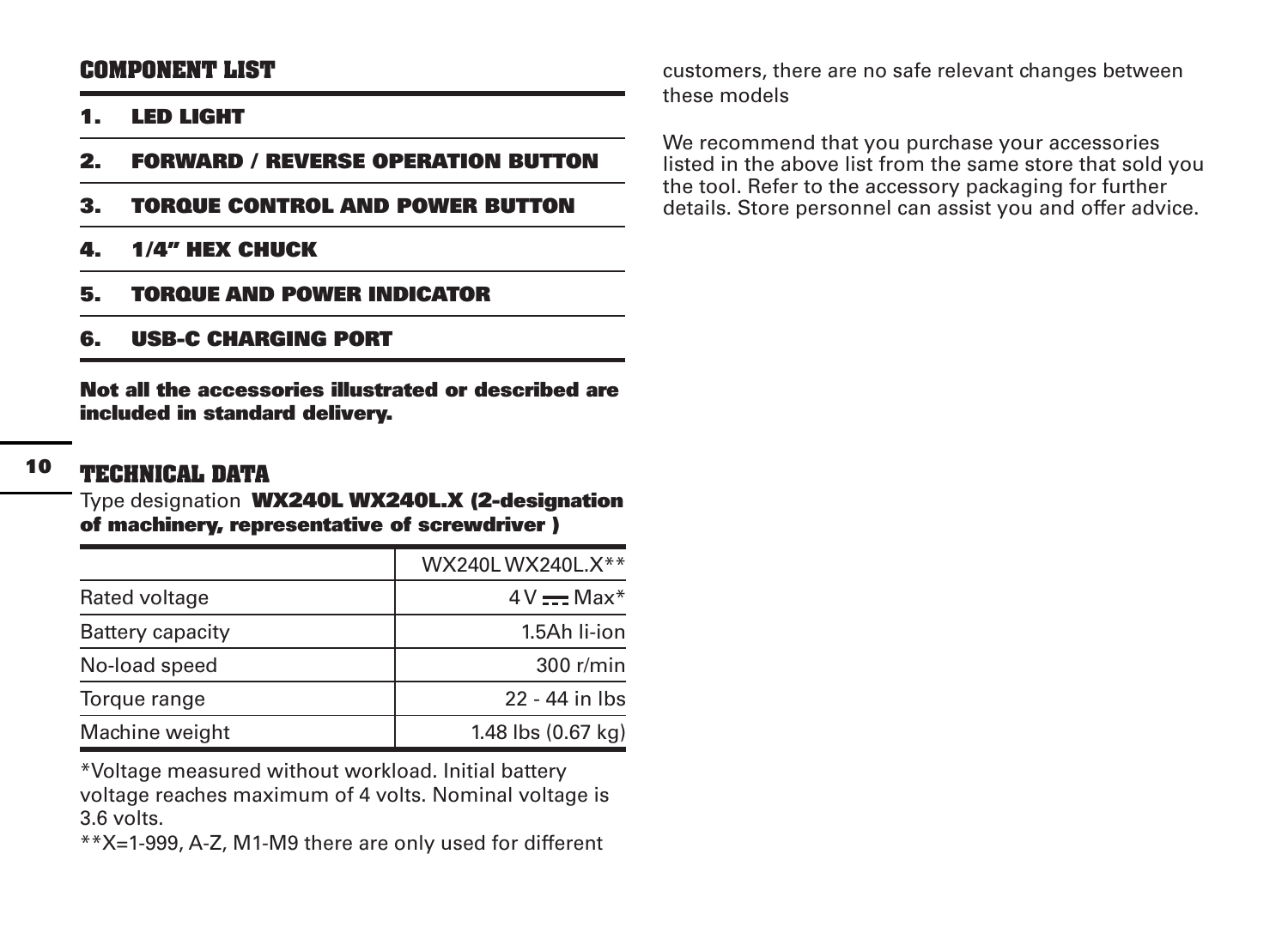



C C<br>
<br>
<br>
<br>
<br>
<br>
<br>
<br><br><br><br><br><br><br> MORE GROUND

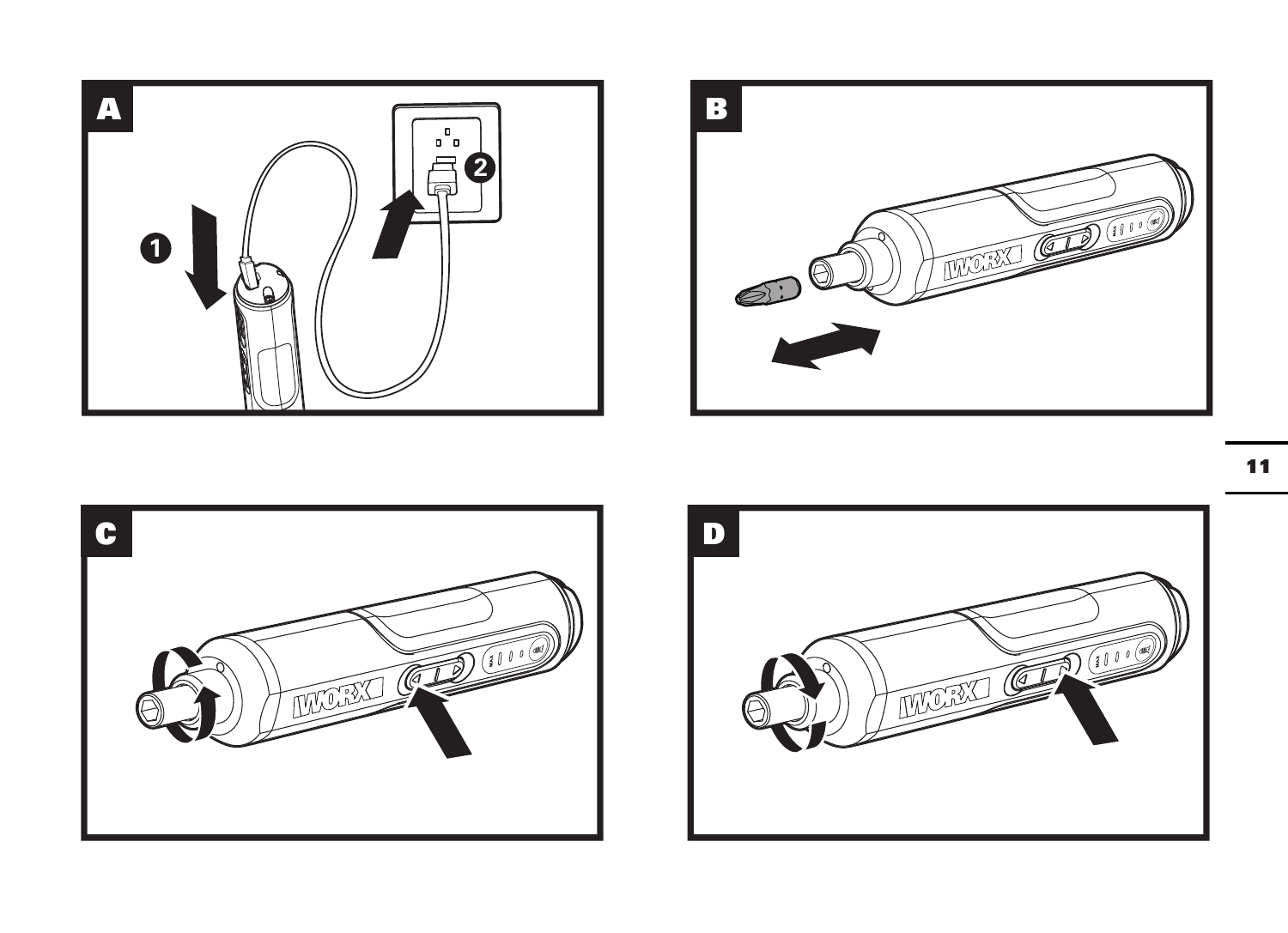

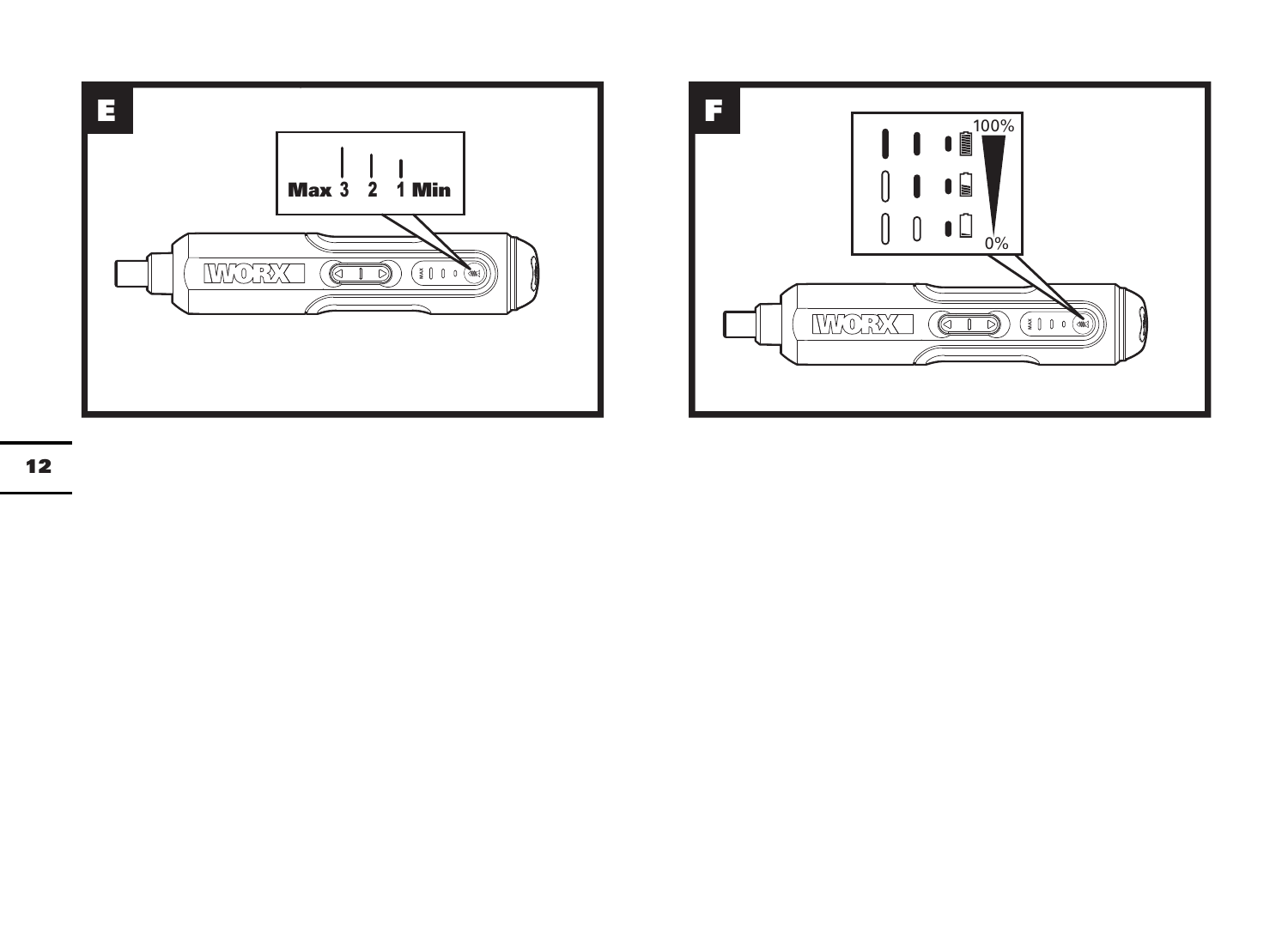## **OPERATING INSTRUCTIONS**



NOTE: Before using the tool, read the instruction book carefully.

#### Usage

The screwdriver can be used for fastening or removing screws on wood, metal, plastic and other materials.

| <b>ACTION</b>                                                                                                                                                                                                                                                                                                                                                                                                                                                                                                                                                                                                                                                                                                                                                                                                | <b>FIGURE</b> |
|--------------------------------------------------------------------------------------------------------------------------------------------------------------------------------------------------------------------------------------------------------------------------------------------------------------------------------------------------------------------------------------------------------------------------------------------------------------------------------------------------------------------------------------------------------------------------------------------------------------------------------------------------------------------------------------------------------------------------------------------------------------------------------------------------------------|---------------|
| <b><i>BEFORE OPERATION</i></b>                                                                                                                                                                                                                                                                                                                                                                                                                                                                                                                                                                                                                                                                                                                                                                               |               |
| A) Charging the Battery<br><b>NOTE:</b><br>Prior to initial use, the battery must be<br>charged 5 hours to fully utilize the battery<br>capacity.<br>B) Charging<br>Connect the USB-C cable to a compatible<br>charger (not included), and plug the<br>charger into the matching socket.<br>During the charging process, the green<br>light will flash; after the charging is<br>completed, three cells of the green light<br>will always be on. Unplug the charger<br>and disconnect the charging cable from<br>the machine. The machine is ready to be<br>Lised.<br>Important notice:<br>During the charging process, the charger<br>and the body surface will feel hot, which<br>is a normal phenomenon.<br>Note: the USB-C cable is suitable for the<br>charger, of which the output is $5V =$<br>1000mA | See Fig A     |
| <b>ASSEMBLY AND ADJUSTMENT</b>                                                                                                                                                                                                                                                                                                                                                                                                                                                                                                                                                                                                                                                                                                                                                                               |               |

| Inserting and Removing Bits                                                                                                                                                                                                                                                                                                                            | See Fig B   |
|--------------------------------------------------------------------------------------------------------------------------------------------------------------------------------------------------------------------------------------------------------------------------------------------------------------------------------------------------------|-------------|
| <b>Forward / reverse operation</b>                                                                                                                                                                                                                                                                                                                     | See Fig C,D |
| <b>Torsion adjustment</b><br>The torque of three gears can be adjusted<br>according to the demand by using the<br>torque adjustment button 3. The machine<br>has its own torque protection function,<br>1st gear:<br>Suitable for screwing in or out small<br>diameter screws<br>3rd gear:<br>Suitable for screwing in or out large<br>diameter screws | See Fig E   |
| <b>OPERATION</b>                                                                                                                                                                                                                                                                                                                                       |             |
| Torsion adjusting<br>Before each use, please adjust<br><u>/ :</u><br>$\Delta$ to the appropriate torque gear,<br>otherwise the bit may slip in the<br>screw                                                                                                                                                                                            | See Fig E   |
| Battery charge status                                                                                                                                                                                                                                                                                                                                  | See Fig F   |

#### **MAINTENANCE**

Your power tool requires no additional lubrication or maintenance. There is no user serviceable parts in your power tool. Never use water or chemical cleaners to clean your power tool. Wipe clean with a dry cloth. Always store your power tool in a dry place. Keep the motor ventilation slots clean. Keep all working controls free of dust. If you see some sparks flashing in the ventilation slots, this is normal and will not damage your power tool.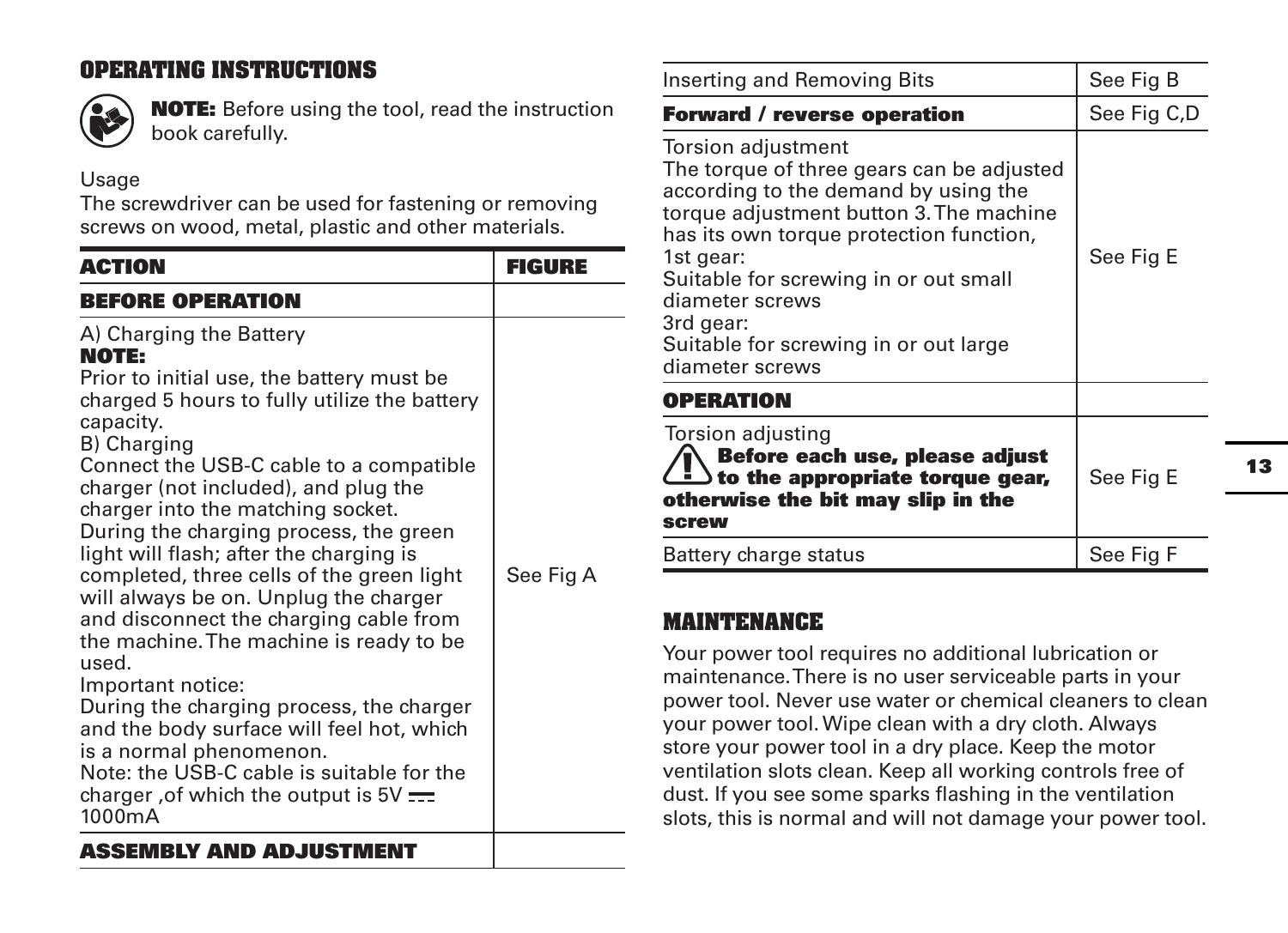### **TROUBLE SHOOTING**

| Problem                                                        | <b>Possible cause</b>                                                                                                 | <b>Solution</b>                                                                                                                                                                        |
|----------------------------------------------------------------|-----------------------------------------------------------------------------------------------------------------------|----------------------------------------------------------------------------------------------------------------------------------------------------------------------------------------|
| Battery will<br>not charge                                     | 1. Charger not<br>plugged into a<br>working outlet.<br>2. Surrounding<br>air temperature<br>is too hot or too<br>cold | 1. Plug charger into<br>a working outlet.<br>Check current by<br>plugging in a lamp.<br>2. Move the<br>product to an<br>environment<br>with appropriate<br>temperature for<br>charging |
| During<br>operation,<br>the<br>screwdriver<br>stops<br>working | The battery of<br>screwdriver is<br>dead, or the<br>torque setting is<br>insufficient                                 | Charge the battery<br>or increase torque                                                                                                                                               |

### **FOR BATTERY TOOLS**

The ambient temperature range for the use and storage of tool and battery is (32°F - 113°F).

The recommended ambient temperature range for the charging system during charging is (32°F - 104 °F).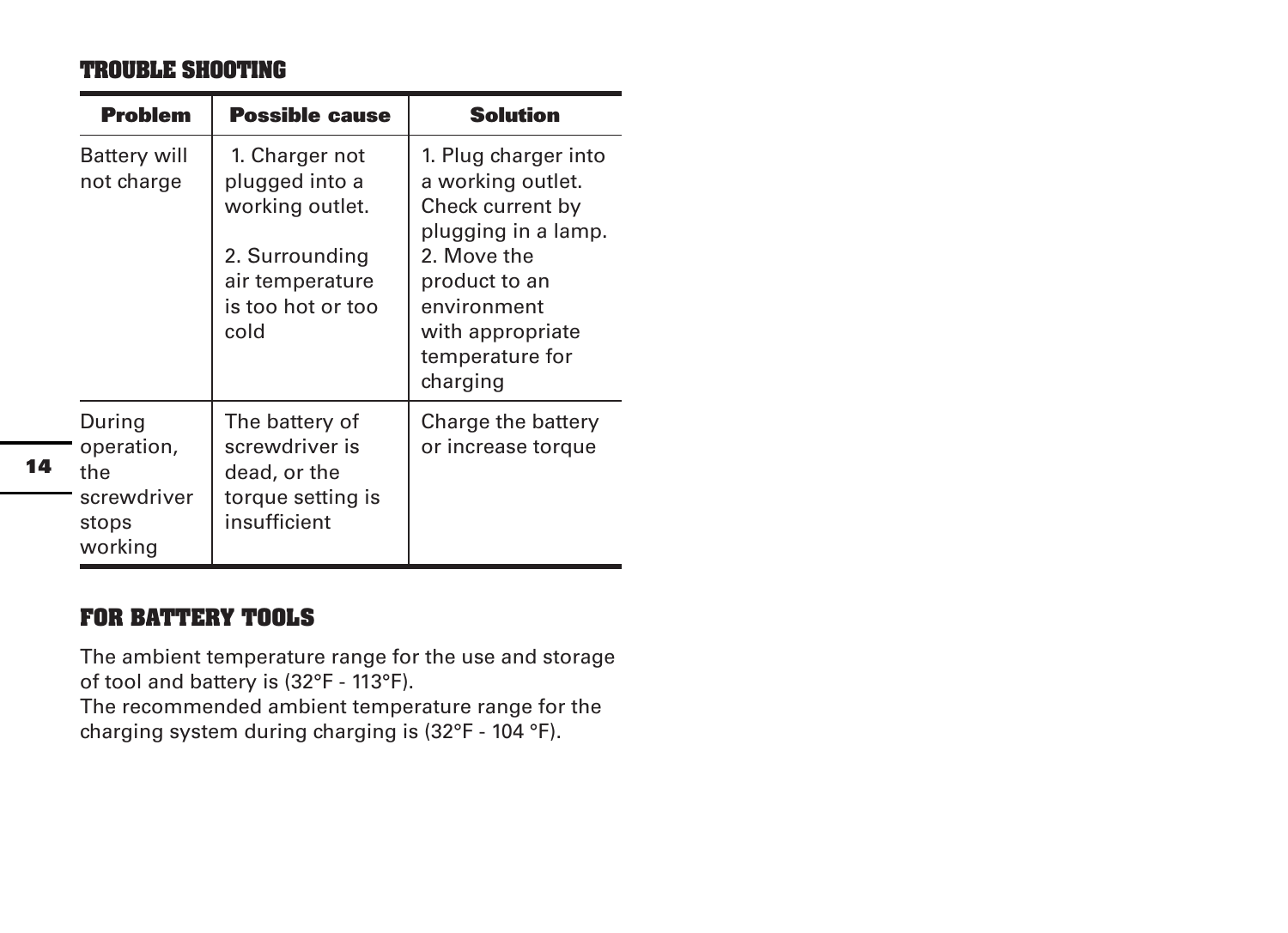## **SÉCURITÉ DU PRODUIT**

AVERTISSEMENT! Certaines des  $\langle \mathbf{P} \rangle$  poussières produites en utilisant des outils électriques sont considérées par l'État de Californie comme susceptibles de provoquer le cancer, des anomalies congénitales et d'autres problèmes de reproduction. Voici des exemples de ces produits chimiques :

- Plomb issu de peinture à base de plomb
- Silice crystalline issue de briques et du ciment et autres produits de maçonnerie
- Arsenic et chrome issus de bois traité chimiquement

Votre risque de ces expositions varie en fonction de la fréquence à laquelle vous effectuez ce travail. Pour réduire votre exposition à ces produits chimiques :

- Travaillez dans une zone bien ventilée;
- Portez un équipement de sécurité approuvé, tel que des masques antipoussières spécialement conçus pour éliminer les particules microscopiques par filtrage.

AVERTISSEMENT: Ce dispositif peut vous **EXPLO EXPLORER CHEVALUS**<br>
EXPOSER AUX produits chimiques notamment le plomb et le di-phtalate (de 2-éthylhexyle) (DEHP) qui sont reconnus dans l'État de Californie comme causant des cancers et des anomalies congénitales ou d'autres anomalies de la reproduction. Pour en savoir plus, veuillez consulter le site www.P65Warnings.ca.gov.

#### **AVERTISSEMENTS GENERAUX CONCERNANT LA SECURITE DES OUTILS ELECTRIQUES**

#### AVERTISSEMENT! Lisez et assimilez toutes les instructions. Le non-respect des instructions ci-après peut entraîner un risque de choc électrique, d'incendie et/ou de blessures graves

#### Conservez tous les avertissements et instructions pour pouvoir les consulter ultérieurement.

L'expression « outil électrique » dans tous les avertissements énumérés ci-dessous se réfère à votre outil électrique fonctionnant sur secteur (branché) ou à batterie (sans-fil).

#### 1. AIRE DE TRAVAIL

- a) Veillez à ce que l'aire de travail soit propre et bien éclairée. Le désordre et le manque de lumière favorisent les accidents.
- b) N'utilisez pas d'outils électriques dans un milieu présentant un risque d'explosion, par exemple en présence de liquides, de gaz ou de poussières inflammables. Les outils électriques créent des étincelles qui pourraient enflammer les poussières ou les vapeurs.
- c) Gardez à distance les curieux, les enfants et les visiteurs lorsque vous travaillez avec un outil électrique. Ils pourraient vous distraire et vous faire faire une fausse manoeuvre.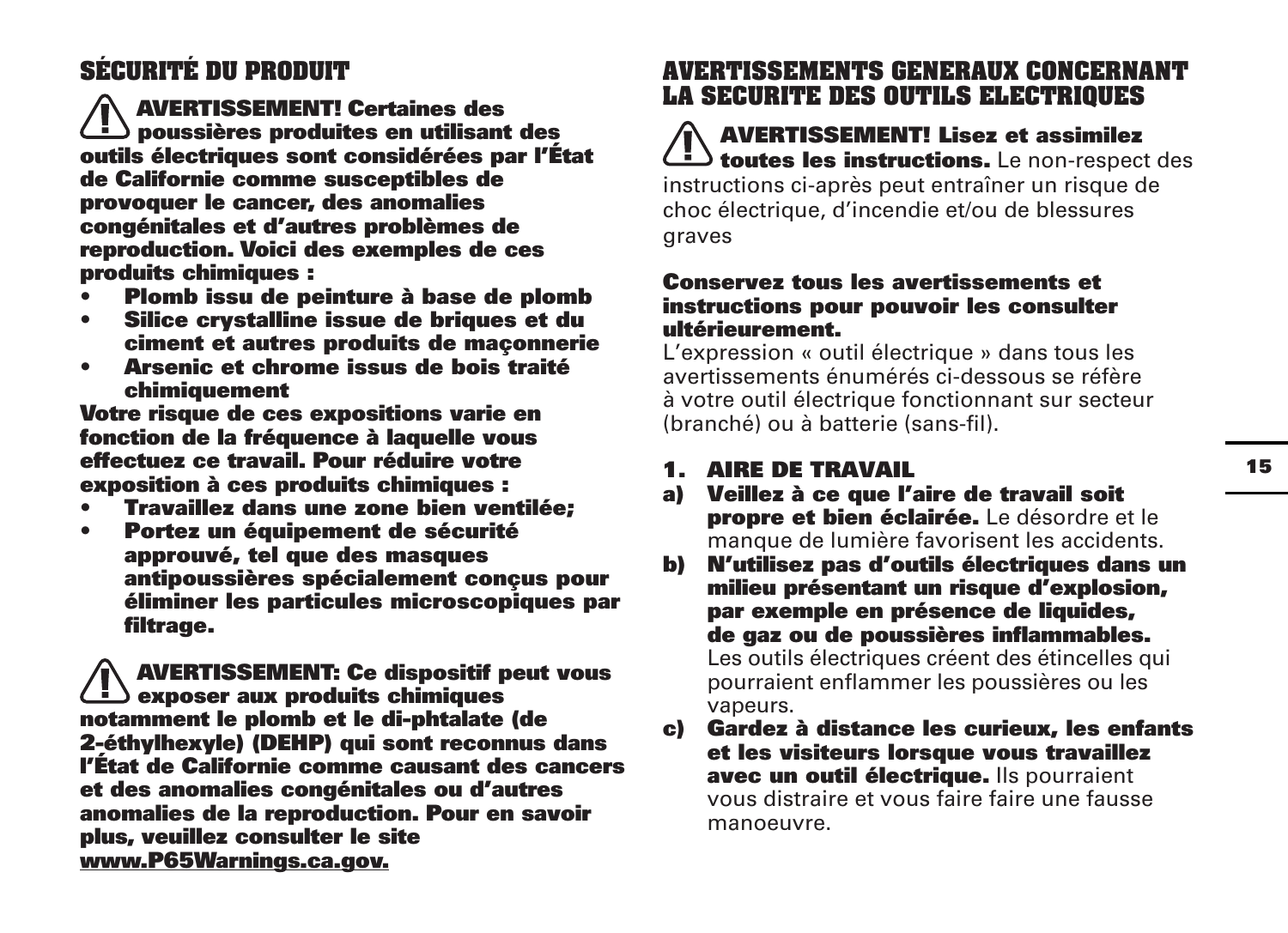## 2. SÉCURITÉ ÉLECTRIQUE

- a) Les fiches des outils électriques doivent correspondre aux prises murales. Ne jamais modifier la fiche de quelque façon que ce soit. Ne pas utiliser de fiches d'adaptation avec des outils électriques mis à la terre (mis à la masse). Des fiches non modifiées et des prises qui leur correspondent réduiront le risque de choc électrique.
- b) Évitez tout contact corporel avec des surfaces mises à la terre (tuyauterie, radiateurs, cuisinières, réfrigérateurs, etc.). Le risque de choc électrique est plus grand si votre corps est en contact avec la terre.
- c) N'exposez pas les outils électriques à la pluie ou à l'eau. La présence d'eau dans un outil électrique augmente le risque de choc électrique.
- 16 d) Ne maltraitez pas le cordon. Ne transportez jamais l'outil par son cordon et ne débranchez jamais la fiche en tirant sur le cordon. N'exposez pas le cordon à la chaleur, à des huiles, à des arrêtes vives ou à des pièces en mouvement. Un cordon endommagé augmente le risque de choc électrique.
	- e) Lorsque vous utilisez un outil électrique à l'extérieur, utilisez un prolongateur adapté à une utilisation en extérieur. L'utilisation d'un cordon adapté à une utilisation extérieure réduit le risque de choc électrique.
	- f) Si vous devez utiliser un outil électrique dans un endroit humide, utilisez un dispositif de courant résiduel (RCD) d'alimentation protégée. L'utilisation d'un RCD réduit le

risque de choc électrique.

# 3. SÉCURITÉ DES PERSONNES<br>a) Restez alerte, concentrez-vo

- Restez alerte, concentrez-vous sur votre travail et faites preuve de bon sens. N'utilisez pas un outil électrique si vous êtes fatigué ou sous l'influence de drogues, d'alcool ou de médicaments. Un instant d'inattention lors de l'utilisation d'outils électriques peut entraîner des blessures graves.
- b) Utilisez des accessoires de sécurité. Portez toujours une protection oculaire. De l'équipement de sécurité tel que le masque antipoussière, les chaussures de sécurité antidérapantes, des casques durs ou des protections antibruit utilisés dans des conditions appropriées réduiront les blessures corporelles.
- c) Évitez les démarrages accidentels. Avant d'insérer la batterie dans l'outil, assurezvous que son interrupteur est en position « OFF » (Arrêt) ou verrouillée. Le fait de transporter un outil avec le doigt sur la détente/l'interrupteur ou d'insérer la batterie dans un outil dont la détente est en position « ON » (Marche) peut causer un accident.
- d) Retirer les clés de réglage avant de mettre l'outil sous tension. Une clé restée attachée à une partie mobile de l'outil pourrait entraîner des blessures corporelles.
- e) Ne vous penchez pas trop en avant. Maintenez un bon appui et restez en équilibre en tout temps. Une bonne stabilité vous permet de mieux réagir à une situation inattendue.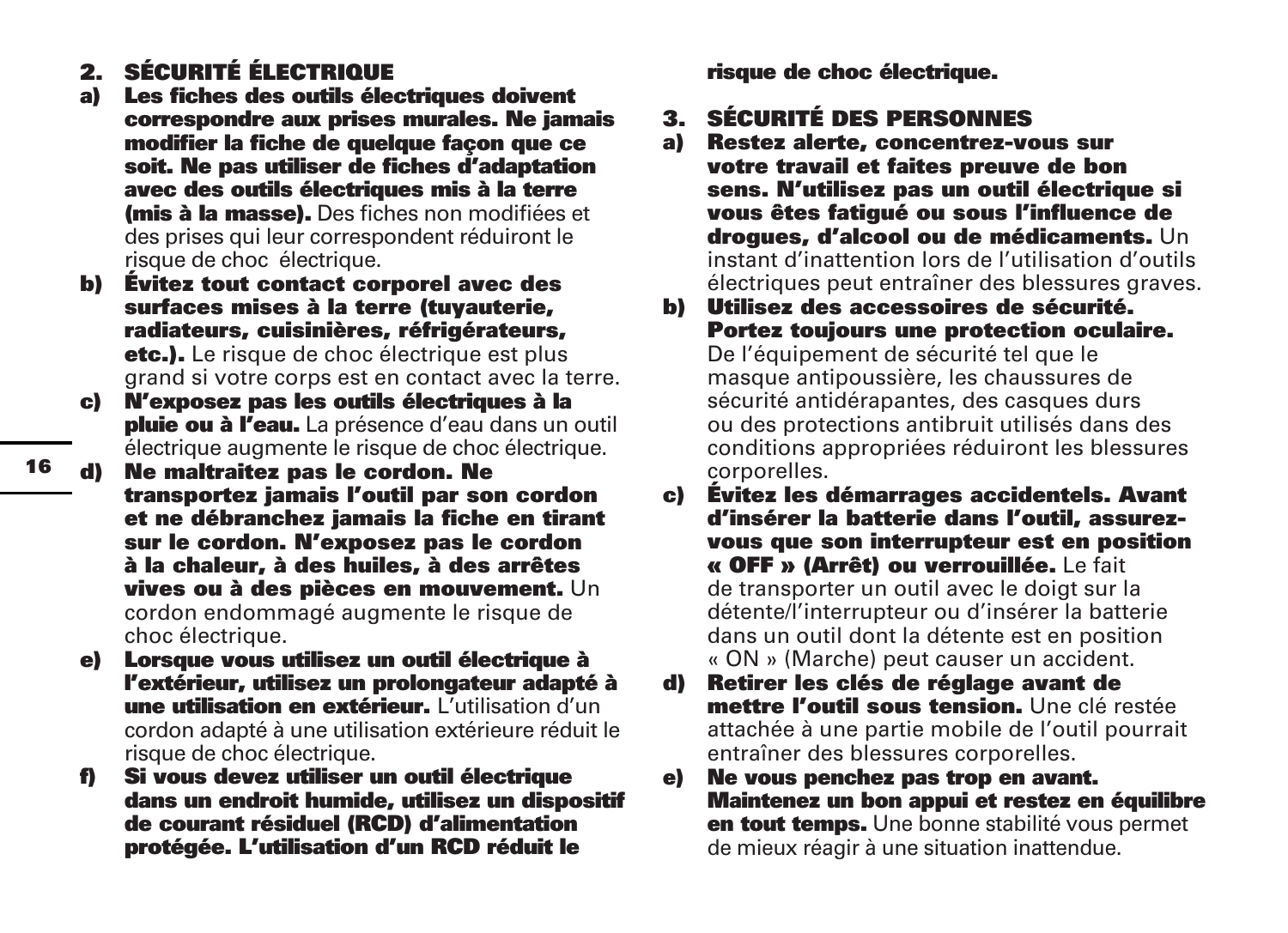- f) Habillez-vous convenablement. Ne portez ni vêtements flottants ni bijoux. Gardez les cheveux, les vêtements et les gants éloignés des pièces en mouvement. Les vêtements flottants, les bijoux ou les cheveux longs risquent d'être happés par des pièces en mouvement.
- g) Si un sac de récupération de la poussière est fourni avec un connecteur pour aspirateur, assurez vous qu'il est correctement relié et utilisé de façon appropriée. L'utilisation de ce système réduit les dangers physiques et physiologiques liés à la poussière.
- h) Ne laissez pas les habitudes acquises par une utilisation fréquente d'outils relâcher notre vigilance et ignorer les principes de sécurité des outils. Une utilisation négligente peut causer des blessures graves en une fraction de seconde.

#### 4. UTILISATION ET ENTRETIEN DE L'OUTIL

- a) Ne forcez pas l'outil. Utilisez l'outil approprié à la tâche. L'outil approprié fonctionne mieux et de façon plus sécuritaire. Respectez aussi la vitesse de travail qui lui est propre.
- b) N'utilisez pas un outil si l'interrupteur ne le met pas en marche ou ne peut l'arrêter. Un outil qui ne peut être contrôlé par l'interrupteur est dangereux et doit être réparé.
- c) Débranchez la batterie de l'outil ou mettez son interrupteur en position « OFF » (Arrêt) ou « LOCKED » (Verrouillé) avant d'effectuer un réglage, de changer

d'accessoire ou de ranger l'outil. De telles mesures de sécurité préventive réduisent le risque de démarrage accidentel de l'outil.

- d) Rangez les outils hors de portée des enfants et d'autres personnes inexpérimentées. Les outils sont dangereux dans les mains d'utilisateurs novices.
- e) Prenez soin de bien entretenir les outils. Soyez attentif à tout désalignement ou coincement des pièces en mouvement, à tout bris ou à toute autre condition préjudiciable au bon fonctionnement de l'outil. Si vous constatez qu'un outil est endommagé, faites-le réparer avant de vous en servir. De nombreux accidents sont causés par des outils en mauvais état.
- f) Les outils de coupe doivent être toujours bien affûtés et propres. Des outils bien entretenus, dont les arêtes sont bien tranchantes, sont moins susceptibles de se coincer et plus faciles à contrôler.
- g) Utilisez l'outil électrique, les accessoires et les forets etc., en conformité avec ces instructions et de la manière conçue pour le type particulier d'outil électrique, prend en compte les conditions de travail et le travail qui doit être accompli. L'emploi de l'outil électrique pour des opérations différentes de celles pour lesquelles il a été conçu pourrait entraîner une situation dangereuse.
- h) Maintenez les poignées et les surfaces de prise sèches, propres et exemptes d'huile et de graisse. Des poignées et surfaces de prise glissantes ne permettent pas une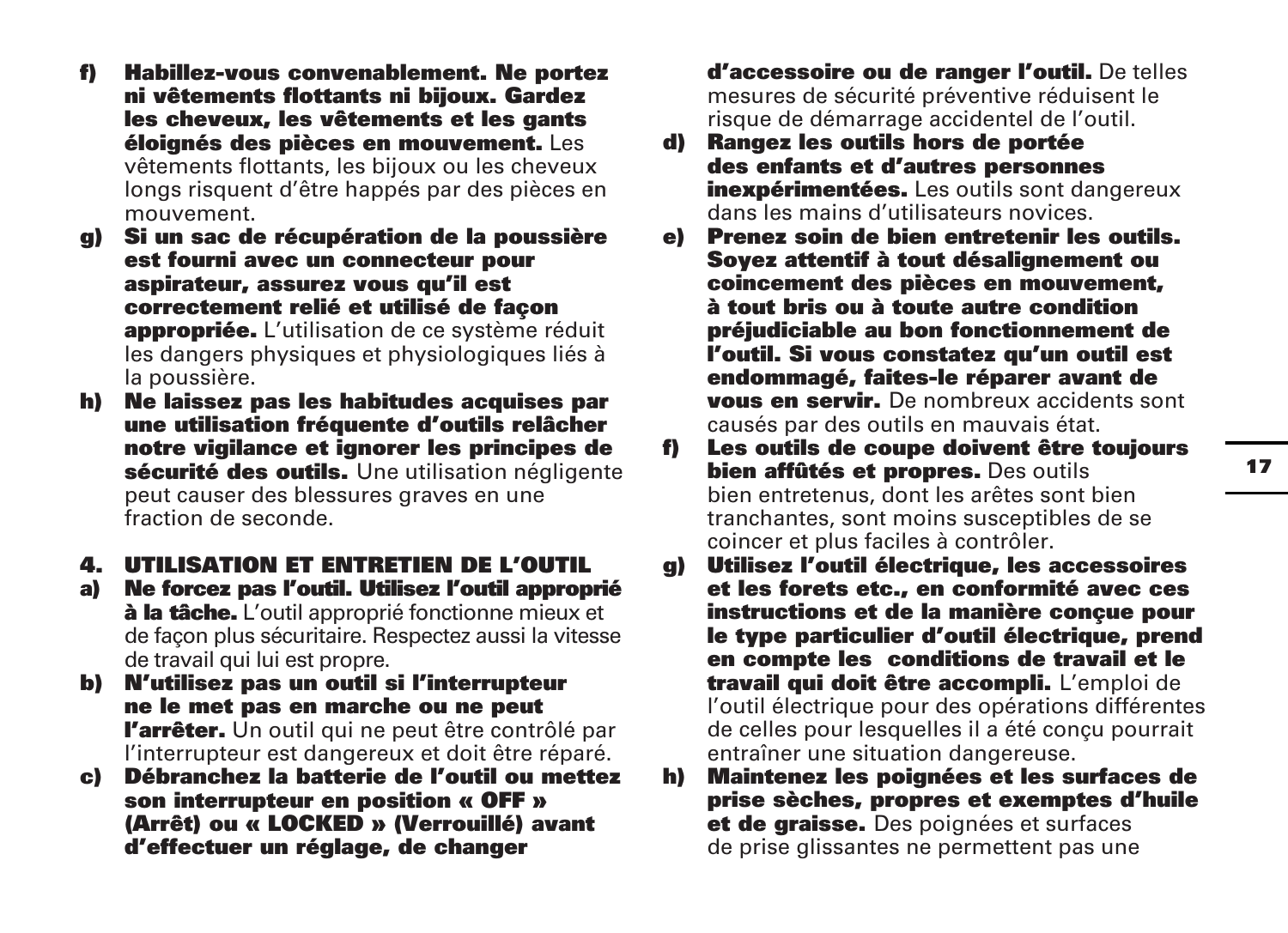manipulation et un contrôle sécurisés de l'outil dans des situations inattendues.

#### 5. UTILISATION DE LA BATTERIE ET ENTRETIEN

- a) Un outil à batterie avec batteries incorporées ou une batterie séparée doit être rechargé uniquement avec le chargeur indiqué pour la batterie. Un chargeur qui peut être adéquat pour un type de batterie peut créer un risque d'incendie lorsqu'il est utilisé avec une autre batterie.
- b) Utiliser un outil à batterie uniquement avec la batterie désignée. L'emploi de toute autre batterie peut créer un risque d'incendie.
- c) Lorsque la batterie n'est pas utilisée, tenez-la à l'écart d'autres objets
- métalliques tels que trombones, pièces de monnaie, clés, clous, vis ou autres petits objets métalliques susceptibles d'établir une connexion d'une borne à une autre. Le court-circuitage des bornes de batterie peut causer des étincelles, des brûlures, une explosion ou un incendie.
- d) Dans le cadre de conditions d'abus, du fluide peut être éjecté de la batterie, évitez tout contact. Si un contact se produisait accidentellement, rincez abondamment avec de l'eau. Si le fluide touche les yeux, cherchez en plus de la mesure précédente de l'aide médicale. Le fluide éjecté de la batterie peut causer des irritations ou des brûlures.
- e) N'utilisez pas une batterie ou un outil

endommagé ou modifié. Les batteries endommagées ou modifiées peuvent avoir un comportement imprévisible entraînant un incendie, une explosion ou un risque de blessure.

- f) N'exposez pas une batterie ou un outil au feu ou à une température excessive. Une exposition au feu ou à une température supérieure à 265 °F pourrait provoquer une explosion.
- g) Respectez toutes les instructions de chargement et ne chargez pas la batterie ou l'outil en dehors de la plage de température spécifiée dans les instructions. Un chargement incorrect ou à des températures en dehors de la plage spécifiée peut endommager la batterie et augmenter le risque d'incendie.

#### 6. ENTRETIEN

- a) Avez votre outil électrique entretenu par un réparateur agréé n'utilisant que des pièces de rechange identiques. Cela assurera que la sécurité de l'outil électrique est maintenue.
- b) Ne jamais tenter de réparer des batteries endommagées. L'entretien et la réparation des batteries doit uniquement être effectué par le fabricant ou par des centres de services agréés.

### **CONSIGNES DE SÉCURITÉ RELATIVES AU TOURNEVIS**

1. Lors de l'exécution d'une opération au cours de laquelle l'outil de coupe peut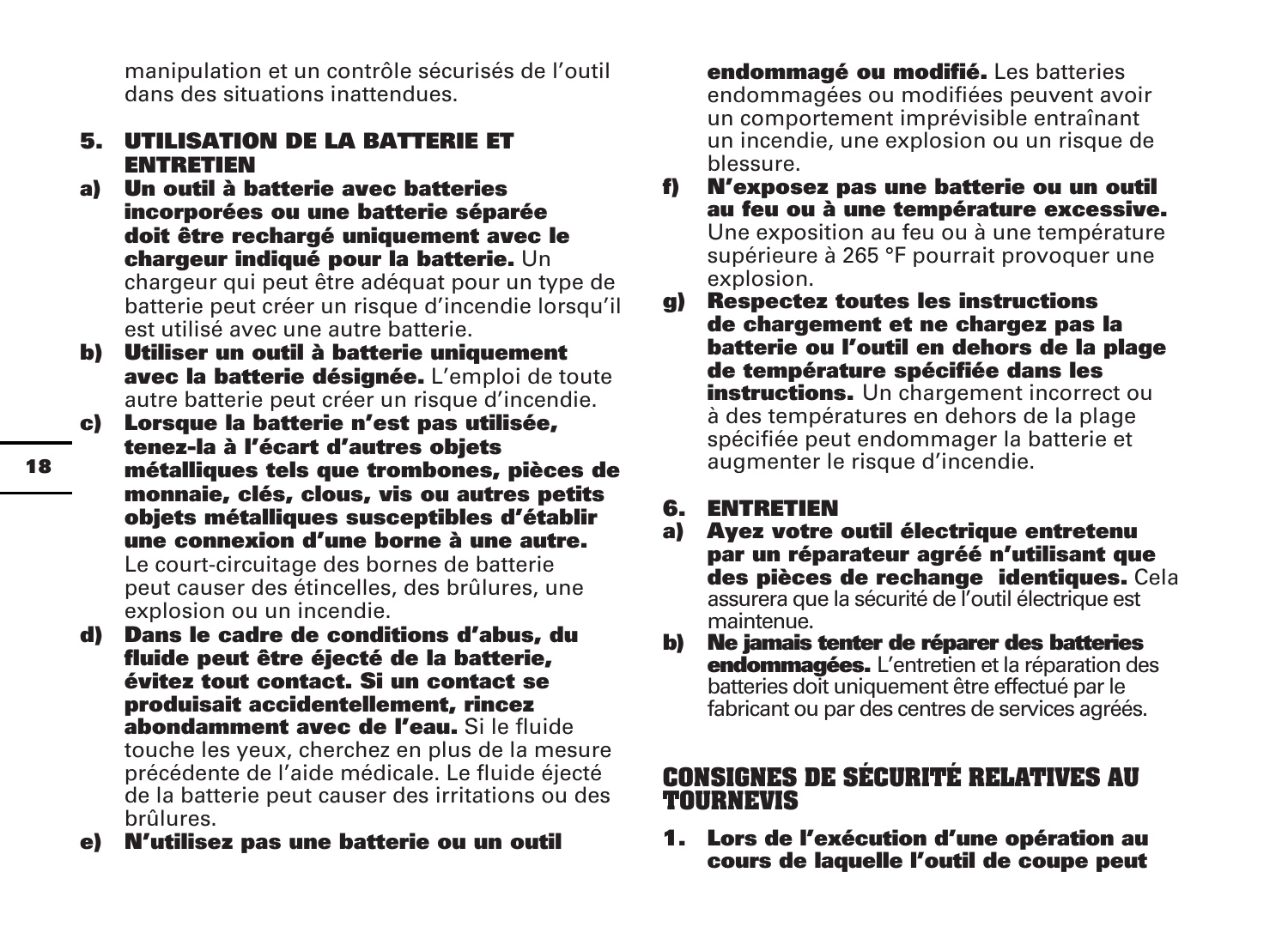venir en contact avec les fils cachés ou son propre cordon, tenez l'outil par ses surfaces isolées de préhension. Le contact avec un fil sous tension rendra les pièces métalliques exposées de l'outil sous tension et causera des chocs à l'opérateur.

# **INFORMATION POUR LES ÉMISSIONS RAYONNÉES**

Cet appareil est conforme au canadien du règlement du NMB-001

Cet appareil est conforme au paragraphe 15 du règlement du FCC.

Son utilisation est sujette aux deux conditions suivantes:

1) Ce dispositif ne doit pas causer d'interférences nuisible

2) Ce dispositif doit accepter toute interférence reçue, y compris toute interférence pouvant causer un fonctionnement indésirable.

**AVERTISSEMENT!** Tout changement ou toute  $\sum$  modification à cet appareil qui n'est pas expressément approuvé par l'institution responsable de la conformité peut faire annuler le droit de l'utilisateur d'utiliser ce matériel.

REMARQUE: Cet équipement a été testé et jugé conforme aux limites propres aux appareils numériques de Classe B, conformément au Paragraphe 15 du règlement du FCC.

Ces limites sont destinées à offrir une protection raisonnable contre les interférences nuisibles d'une installation résidentielle. Cet équipement produit, utilise et peut émaner des ondes radiofréquences et, s'il n'est pas installé et utilisé conformément aux directives du fabricant, peut causer des interférences nuisibles aux

communications radio.

En fonction des installations réalisées, il n'est cependant pas garanti que toute interférence soit exclue. Si cet équipement cause des interférences nuisibles à toute réception radio ou télévision, ce qui peut être déterminé en allumant et éteignant l'équipement, l'utilisateur est encouragé à tenter de corriger ces interférences en prenant l'une ou plusieurs des mesures suivantes:

- Réorienter l'antenne de réception ou en changer<br>l'emplacement:
- **Augmenter la distance entre l'équipement et le<br>récepteur:**
- **•** Brancher l'équipement à une prise située sur un circuit différent de celui sur lequel le récepteur est<br>connecté
- Contacter le détaillant ou consulter un technicien radio/télé qualifié.

## **AVERTISSEMENTS DE SÉCURITÉ POUR LES CELLULES DE BATTERIE À L'INTÉRIEUR DE L'OUTIL**

- a) Ne pas démonter, ouvrir ou déchiqueter les cellules.
- b) N'exposez pas l'outil électrique à la chaleur ou au feu. Évitez de stocker à la lumière directe du soleil.
- c) Ne court-circuitez pas la borne de charge. Ne rangez pas l'outil électrique au hasard dans une boîte ou un tiroir où la borne de charge risque de se court-circuiter ou d'être court-circuitée par des matériaux conducteurs. Lorsque vous n'utilisez pas d'outil, éloignez-le des objets en métal, tels que des trombones, des pièces de monnaie, des clés, des clous, des vis ou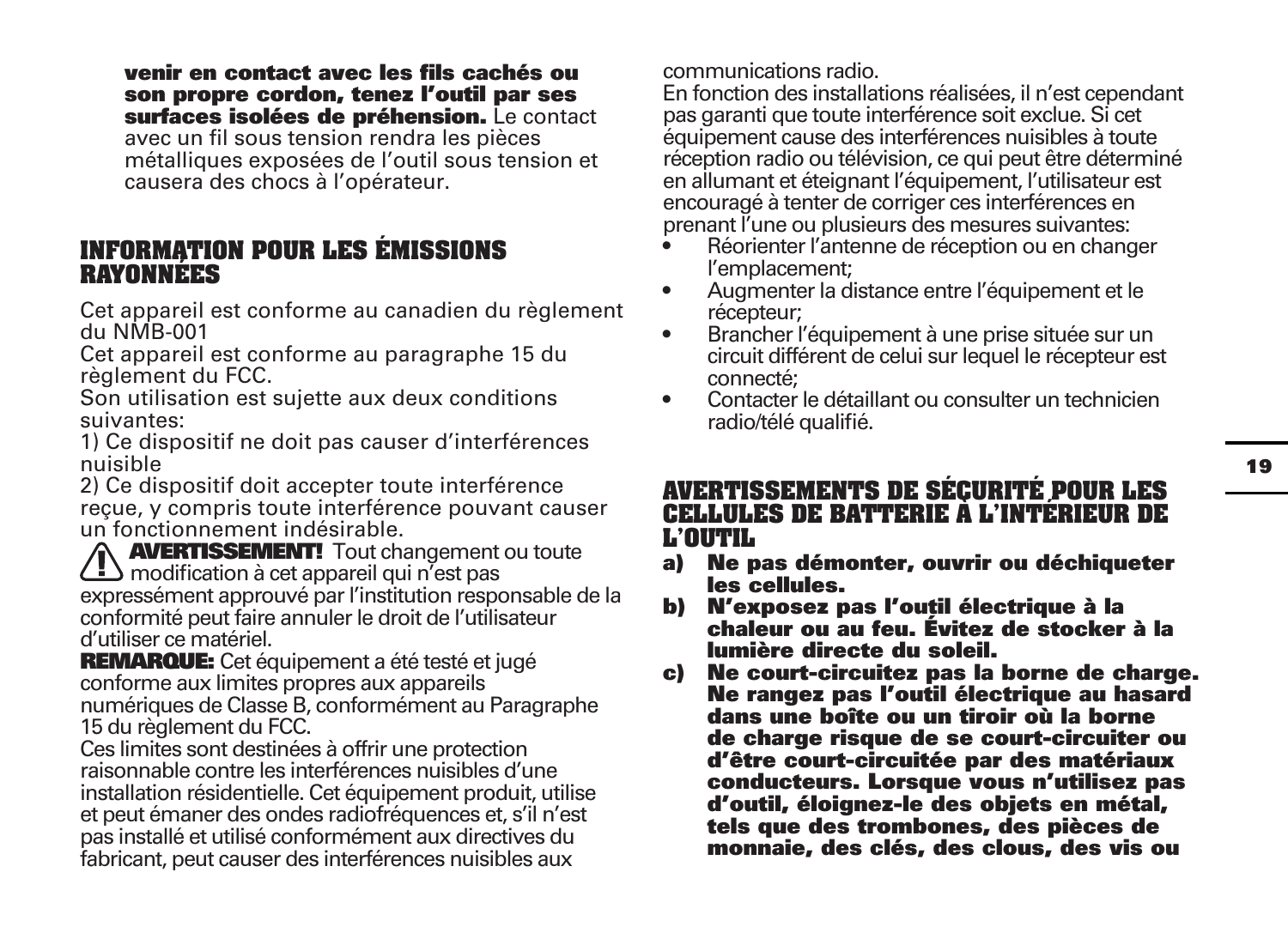tout autre petit objet en métal, pouvant établir une connexion d'un terminal à un autre. Le fait de créer un court-circuit entre les bornes de la batterie peut causer des brûlures ou des incendies.

- d) Ne retirez pas l'outil électrique de son emballage d'origine avant qu'il soit utilisé.
- e) Ne soumettez pas l'outil électrique à des chocs mécaniques.
- f) En cas de fuite de la batterie, ne pas laisser le liquide entrer en contact avec la peau ou les yeux. Si un contact a été effectué, laver la zone touchée avec beaucoup d'eau et consulter un médecin.
- g) Observez les signes plus (+) et moins (-) sur l'équipement et assurez-vous de les utiliser correctement.
- h) Gardez l'outil électrique hors de la portée des enfants.
- i) Consulter immédiatement un médecin si une cellule a été avalée.
- Gardez l'outil électrique propre et sec.

20

- k) Essuyez les bornes de charge avec un chiffon propre et sec si elles sont sales.
- l) L'outil électrique doit être chargé avant utilisation. Utilisez toujours le chargeur adapté et reportez-vous aux instructions du fabricant ou au manuel de l'équipement pour suivre les instructions concernant la procédure de charge.
- m) Ne laissez pas l'outil électrique en charge prolongée lorsqu'il n'est pas utilisé.
- n) Après de longues périodes de stockage, il peut être nécessaire de charger et de décharger l'outil plusieurs fois pour obtenir des performances optimales.
- o) La batterie offre de meilleures performances lorsqu'elle est utilisée à température ambiante normale (59°F - 77 °F).
- p) Lors de la mise au rebut de cellules, gardez les cellules de différents systèmes électrochimiques séparées les unes des autres.
- q) Rechargez le bloc batterie uniquement avec le chargeur spécifié par Worx. N'utilisez pas un chargeur autre que celui spécifiquement conçu pour être utilisé avec l'équipement. Un chargeur adapté à un type de batterie peut entraîner un risque d'incendie lorsqu'il est utilisé avec une autre batterie.
- r) Conservez la documentation originale du produit pour référence ultérieure.
- s) Éliminez la batterie de façon adéquate

#### **SYMBOLES**

| Avertissement-Afin de réduire les<br>risques de blessure, l'utilisateur doit<br>lire ce mode d'emploi. |
|--------------------------------------------------------------------------------------------------------|
| Avertissement                                                                                          |
| Portez une protection auditive                                                                         |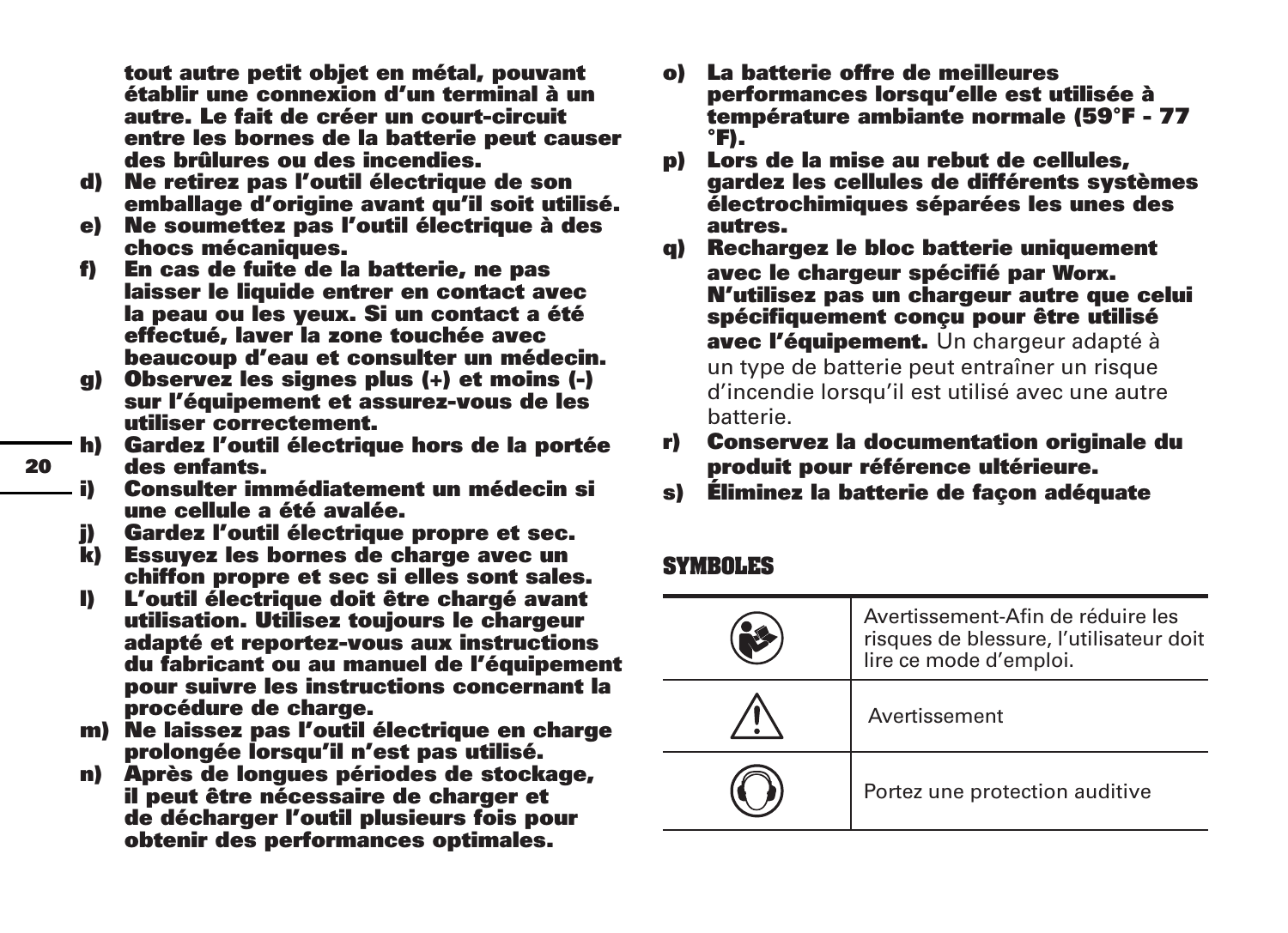|        | Portez un protecteur oculaire                                                                                                                                                                                                                          |                | POSITEC Inc. a formé un<br>partenariat avec RBRC Corporation<br>pour le recyclage des batteries                                                           |
|--------|--------------------------------------------------------------------------------------------------------------------------------------------------------------------------------------------------------------------------------------------------------|----------------|-----------------------------------------------------------------------------------------------------------------------------------------------------------|
|        | Portez un masque antipoussières                                                                                                                                                                                                                        | call 2 recycle | Positec portant le sceau RBRC-<br>call2recycle. Pour la protection de<br>l'environnement, veillez à ne pas jeter<br>les batteries aux poubelles. À la fin |
| Li-Ion | Les piles aux ions lithium doivent<br>être recyclées                                                                                                                                                                                                   |                | du cycle de vie de la batterie, appelez<br>1-800-822-8837 pour un service<br>gratuit qui mettra la batterie au rebut<br>selon les règles de l'art.        |
|        | Ne pas jeter au feu                                                                                                                                                                                                                                    |                |                                                                                                                                                           |
|        | Les batteries peuvent s'introduire<br>dans le cycle de l'eau si elles sont<br>éliminées de manière inappropriée,<br>ce qui peut être dangereux pour<br>l'écosystème. Ne pas éliminer les<br>batteries usagées avec les déchets<br>municipaux non triés |                |                                                                                                                                                           |
|        | Ne regardez jamais directement<br>dans le baril de l'embout                                                                                                                                                                                            |                |                                                                                                                                                           |
|        | Ne pas utiliser les forets à deux<br>pointes                                                                                                                                                                                                           |                |                                                                                                                                                           |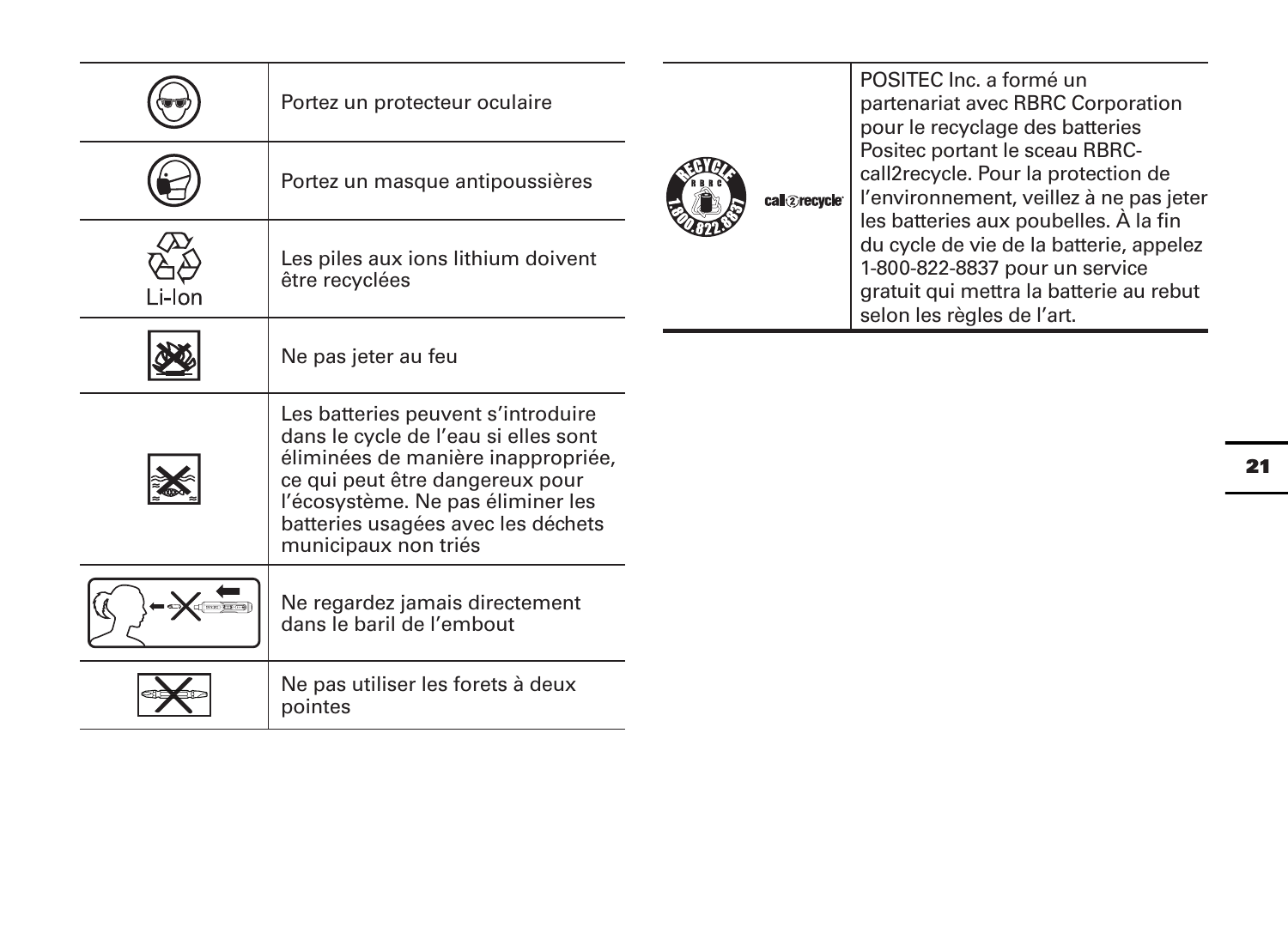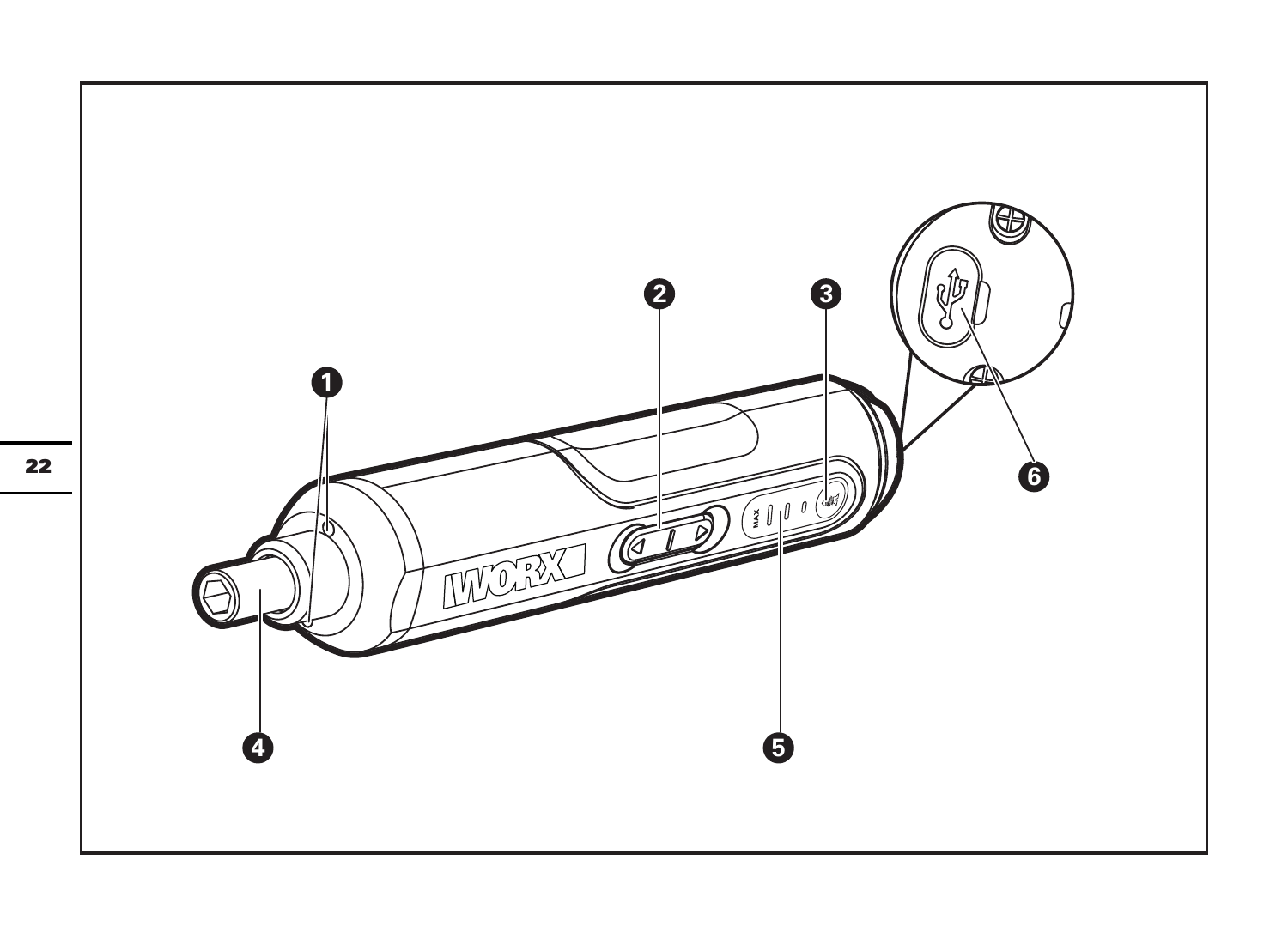## **LISTE DES ÉLÉMENTS**

#### 1. VOYANT LED

- 2. BOUTON DE FONCTIONNEMENT AVANT / ARRIÈRE
- 3. COMMANDE DE TORSION ET BOUTON D'ALIMENTATION
- 4. MANDRIN HEXAGONAL DE 1/4"
- 5. INDICATEUR DE TORSION ET DE PUISSANCE
- 6. PORT DE CHARGE USB-C

Certains accessoires illustrés ou décrits ici ne sont pas inclus dans une livraison standard.

#### **DONNÉES TECHNIQUES**

Type WX240L WX240L.X (2 - désignation de la machine, représentative de la lecteur)

|                     | WX240LWX240L.X**                    |
|---------------------|-------------------------------------|
| Tension nominale    | $4V = Max*$                         |
| Capacité de la pile | Batterie aux ions lithium de 1,5 Ah |
| Vitesse à vide      | 300 r/min                           |
| Échelle de torque   | 22 à 44 pouces                      |
| Poids de la machine | 1.48 lbs $(0.67 \text{ kg})$        |

\* Tension mesurée hors fonctionnement. La tension initiale de la batterie atteint le maximum de 4 volts. La tension nominale est de 3.6 V.

\*\* X = 1-999, A-Z , M1-M9, seuls les clients visés sont différents, il n'y a pas de changements significatifs en toute sécurité entre ces modèles

Nous vous recommandons d'acheter vos accessoires dans le même magasin qui vous a vendu l'outil. Reportezvous à l'emballage des accessoires pour plus de détails. Le personnel du magasin peut vous aider et vous conseiller.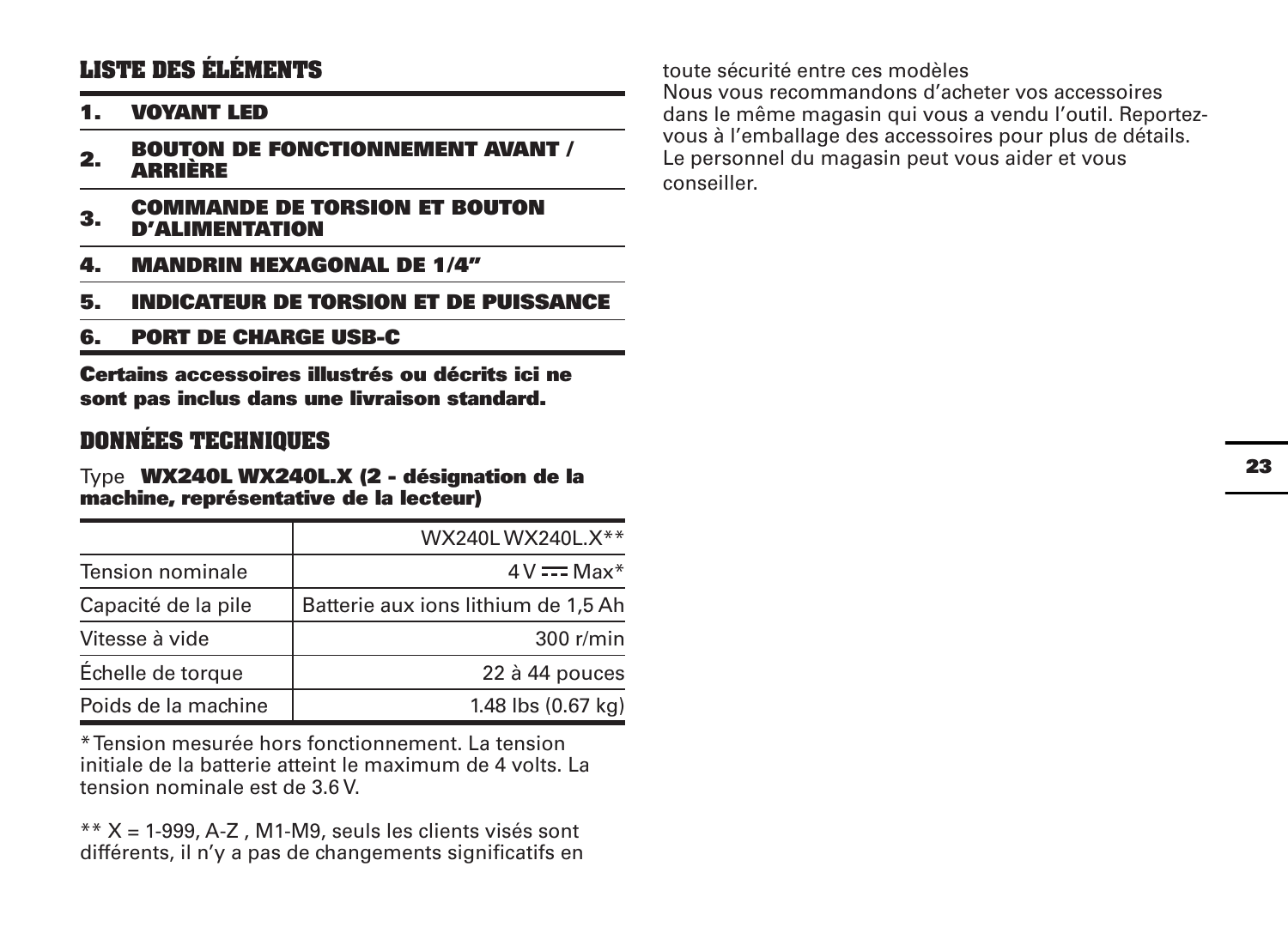## **INSTRUCTIONS D'UTILISATION**



24

REMARQUE: Avant d'utiliser cet outil, assurezvous de lire attentivement le manuel d'utilisation.

## UTILISATION PRÉVUE

Ce tournevis est prévu pour enfoncer et desserrer les vis et pour percer le bois, le métal et le plastique.

| <b>MONTAGE ET AJUSTEMENT</b>                                                                                                                                                                                                                                                                                                                                                                       |              |
|----------------------------------------------------------------------------------------------------------------------------------------------------------------------------------------------------------------------------------------------------------------------------------------------------------------------------------------------------------------------------------------------------|--------------|
| Insertion et retrait des embouts                                                                                                                                                                                                                                                                                                                                                                   | Voir Fig B   |
| Fonctionnement avant / arrière                                                                                                                                                                                                                                                                                                                                                                     | Voir Fig C,D |
| Réglage de la torsion<br>La torsion de trois vitesses peut être<br>réglée en fonction de la demande<br>en utilisant le bouton de réglage de<br>la torsion 3. La machine a sa propre<br>fonction de protection contre la torsion,<br>1ère vitesse:<br>Convient pour visser ou dévisser des vis<br>de petit diamètre<br>3e vitesse:<br>Convient pour visser ou dévisser des vis<br>de grand diamètre | Voir Fig E   |
| <b>FONCTIONNEMENT</b>                                                                                                                                                                                                                                                                                                                                                                              |              |
| Réglage de la torsion<br><b>Avant chaque utilisation,</b><br>veuillez régler l'engrenage de la «<br>torque approprié, sinon le foret<br>risque de glisser dans la vis                                                                                                                                                                                                                              | Voir Fig E   |
| État de charge de la batterie                                                                                                                                                                                                                                                                                                                                                                      | Voir Fig F   |
|                                                                                                                                                                                                                                                                                                                                                                                                    |              |

#### **PRENEZ SOIN DE VOS OUTILS ET ENTRETENEZ LES BIEN**

Votre outil ne nécessite aucune lubrification ou entretien upplémentaire.

ne comporte aucune pièce à réparer ou à entretenir par l'utilisateur. N'utilisez jamais de l'eau ou des nettoyants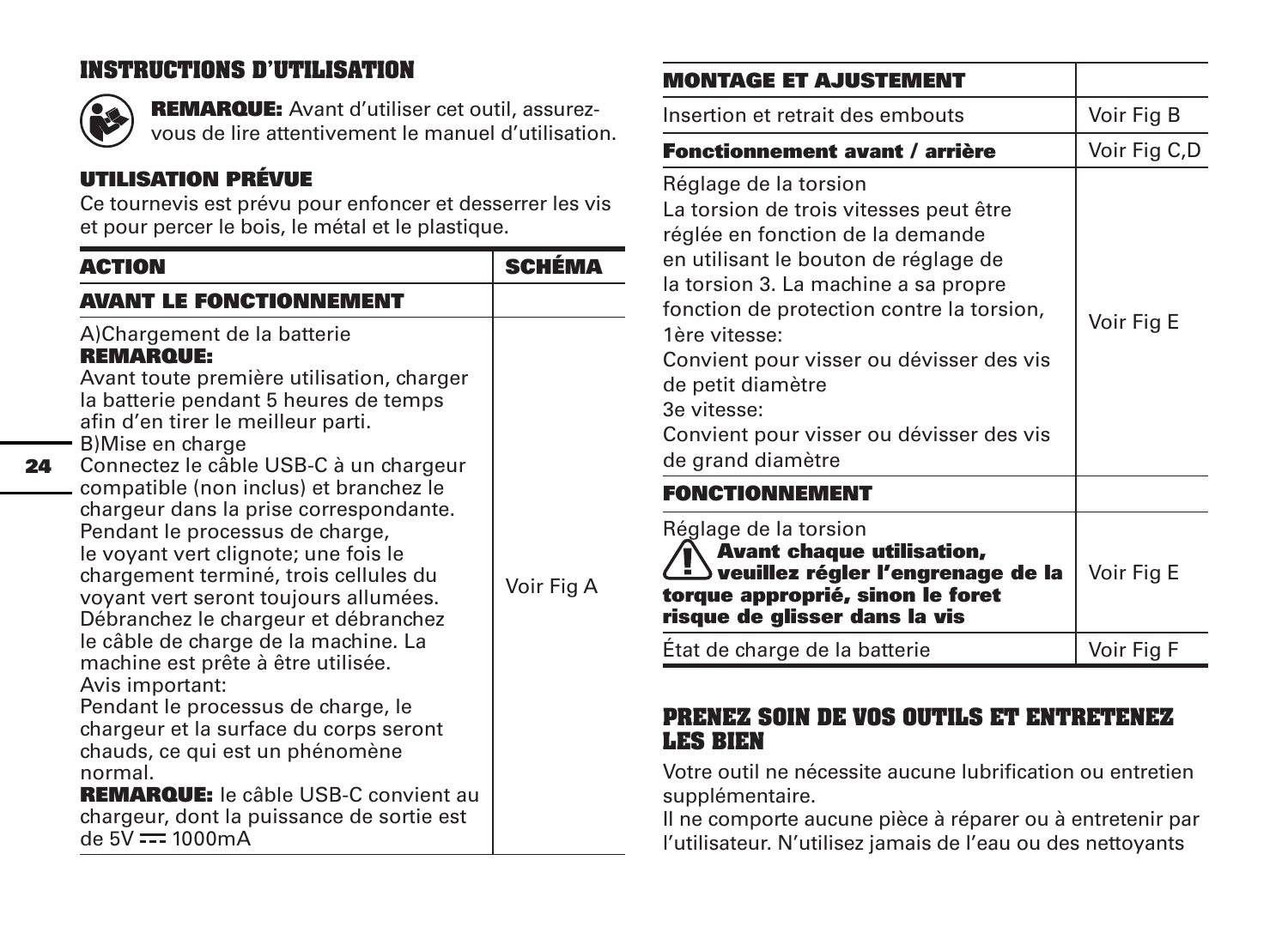chimiques pour nettoyer l'outil. Essuyez-le avec un chiffon sec. Rangez toujours votre outil dans un endroit sec. Gardez propres les ouvertures de ventilation du moteur. Si vous remarquez des étincelles dans les ouvertures de ventilation, ceci est normal et n'endommagera pas votre outil.

## **GUIDE DE DÉPANNAGE**

## **POUR LES OUTILS DE LA BATTERIE**

La plage de température ambiante pour l'utilisation et le stockage de l'outil et de la batterie est 32°F à113 °F. La plage de température ambiante recommandée pour le système de charge pendant la charge est de 32°F à104 °F.

| <b>Problème</b>                                                          | <b>Cause probable</b>                                                                                                                          | <b>Solution</b>                                                                                                                                                                                                                        |
|--------------------------------------------------------------------------|------------------------------------------------------------------------------------------------------------------------------------------------|----------------------------------------------------------------------------------------------------------------------------------------------------------------------------------------------------------------------------------------|
| La batterie ne<br>se charge pas                                          | 1. Le chargeur<br>est branché<br>dans une prise<br>défectueuse.<br>2. La température<br>de l'air ambiante<br>est trop chaude<br>ou trop froide | 1. Brancher<br>le chargeur<br>dans une prise<br>alimentée Vérifier<br>l'alimentation en<br>y branchant une<br>ampoule<br>2. Déplacez le<br>produit dans un<br>environnement<br>avec une<br>température<br>appropriée pour<br>la charge |
| Pendant le<br>fonctionnement,<br>le tournevis<br>cesse de<br>fonctionner | La batterie<br>du tournevis<br>est morte, ou<br>le réglage du<br>couple est<br>insuffisant                                                     | Chargez la<br>batterie ou<br>augmentez le<br>couple                                                                                                                                                                                    |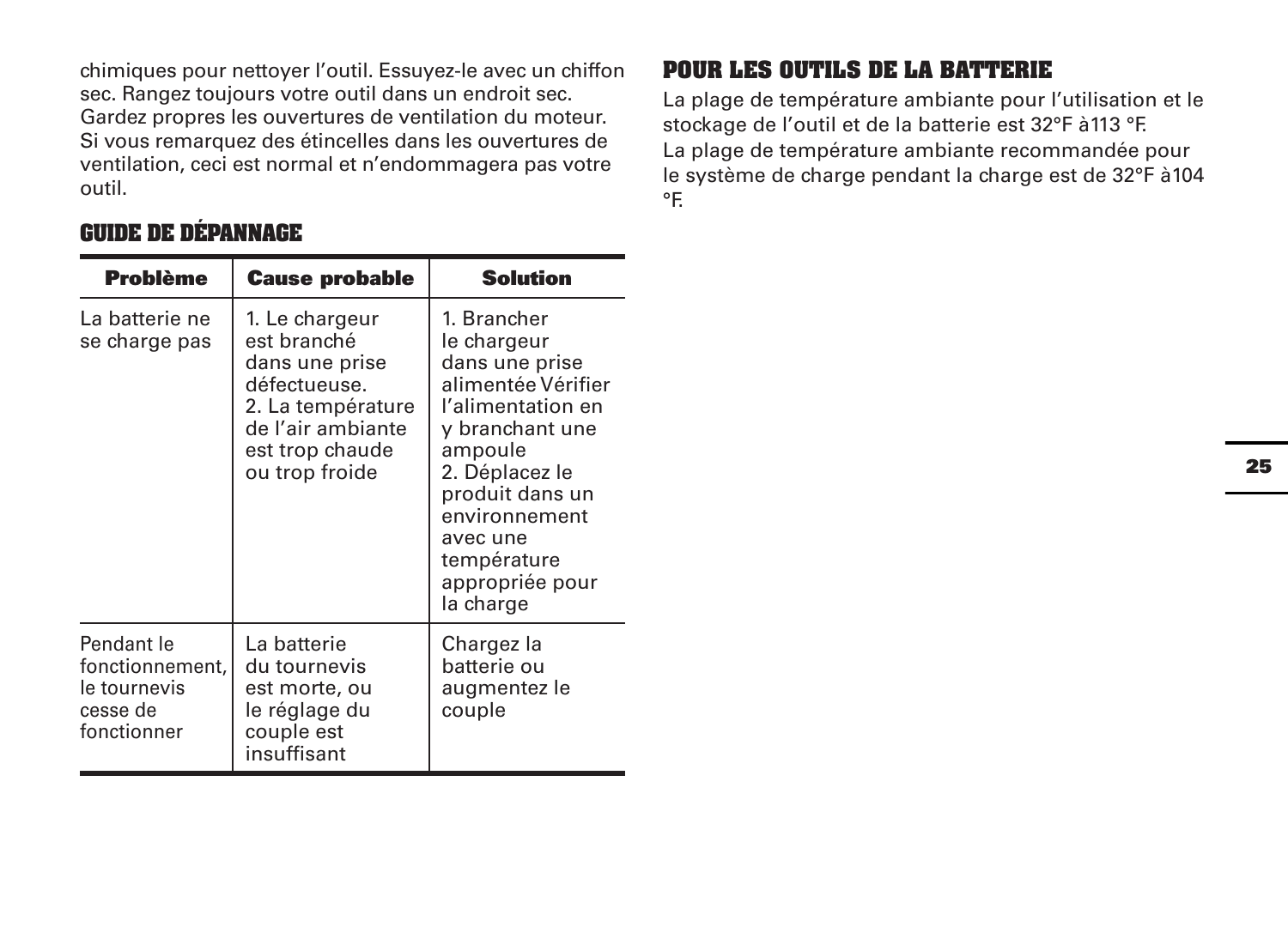## **SEGURIDAD DEL PRODUCTO**

ADVERTENCIA: El polvo originado por la  $\langle \text{!} \rangle$ utilización de herramientas motorizadas contiene químicos que, según el Estado de California, causan cáncer, defectos congénitos y otros daños reproductivos. Algunos ejemplos de esos productos químicos son:

- El plomo de las pinturas a base de plomo.
- La sílice cristalina de los ladrillos, del cemento y de otros productos de albañilería.
- El arsénico y el cromo de la madera tratada químicamente.

El riesgo que se corre a causa del contacto con esos productos varía según la frecuencia con que usted realice este tipo de trabajos. Con el fin de reducir su exposición a esas substancias químicas:

• Trabaje en un área bien ventilada.

26

• Utilice un equipo de seguridad adecuado, tal como una máscara contra el polvo especialmente diseñada para filtrar partículas microscópicas.

ADVERTENCIA: Este producto puede  $\left(\frac{1}{2}\right)$  exponerlo a sustancias químicas, como plomo y di (2-etilhexilo) ftalato (DEHP), que el estado de California reconoce como causantes de cáncer y defectos de nacimiento u otros daños reproductivos. Para más información visite www.P65Warnings.ca.gov.

### **ADVERTENCIAS DE SEGURIDAD GENERALES PARA LA HERRAMIENTA MOTORIZADA**

#### ¡ADVERTENCIA! Lea y comprenda todas  $\sum$  ias instrucciones. El no seguir todas las instrucciones a continuación puede ocasionar descargas eléctricas, incendios y/o heridas graves.

#### Conserve todas las advertencias e instrucciones para consulta futura.

El término "herramienta eléctrica" que figura en todas las advertencias que aparecen a continuación hace referencia a la herramienta que funciona con la red de suministro eléctrico (con cable) o a la herramienta eléctrica accionada a baterías (sin cable).

#### 1. ÁREA DE TRABAJO

- a) Mantenga su lugar de trabajo limpio y bien **iluminado.** Bancos de trabajo desordenados y lugares oscuros invitan a los accidentes.
- b) No utilice herramientas eléctricas en atmósferas explosivas, como por ejemplo en presencia de líquidos, inflamables, gases o polvo. Las herramientas eléctricas crean chispas que pueden encender el polvo o los vapores.
- c) Mantenga a los espectadores, niños y visitantes a una distancia prudente cuando esté utilizando una herramienta eléctrica. Las distracciones pueden hacerle perder el control.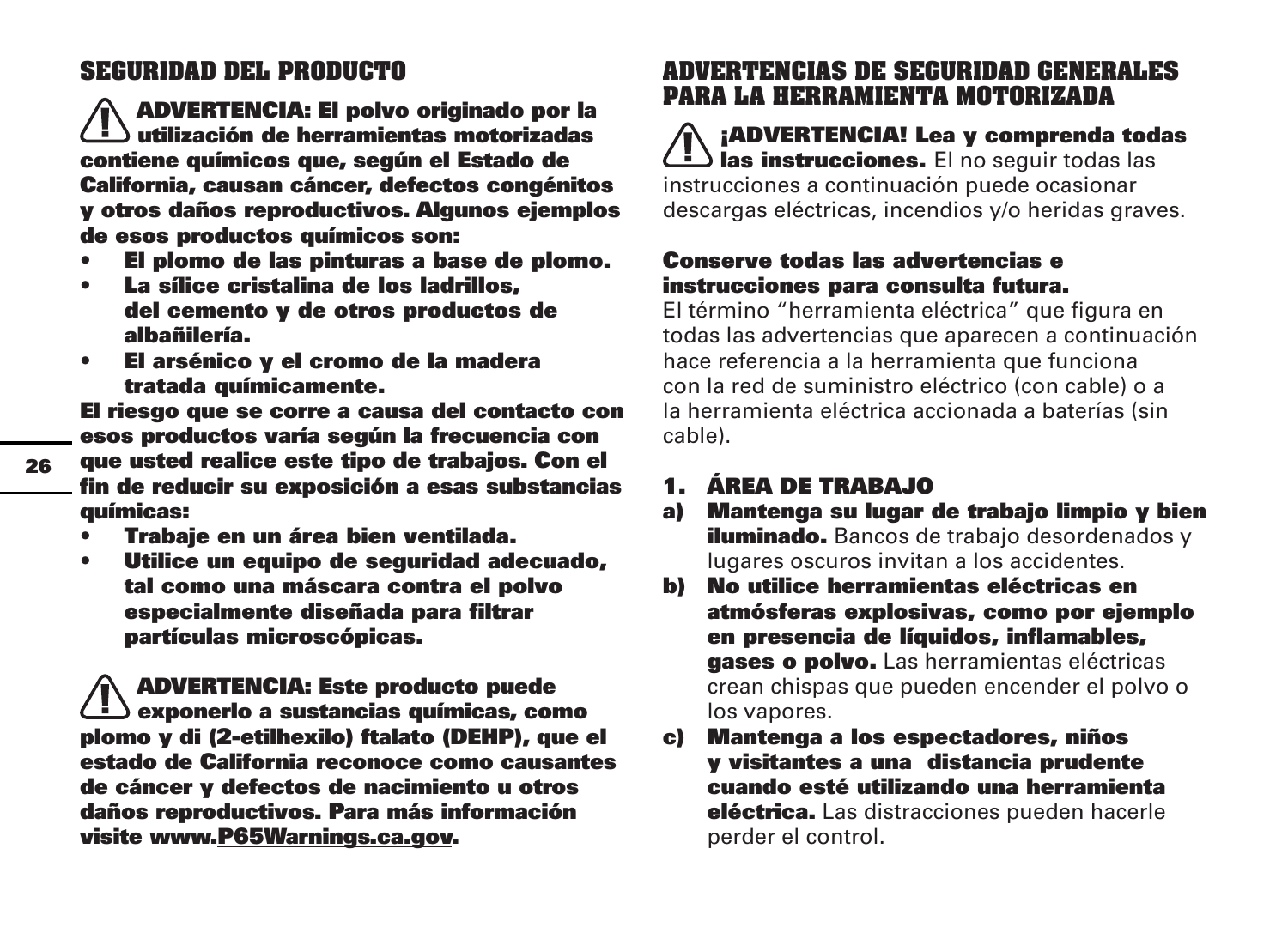#### 2. SEGURIDAD ELÉCTRICA

- a) Los enchufes de las herramientas eléctricas deben coincidir con el tomacorriente. No modifique de algún modo el enchufe. No utilice enchufes adaptadores con herramientas eléctricas conectadas a tierra. Si no se modifican los enchufes y se utilizan los tomacorrientes adecuados, se reducirá el riesgo de una descarga eléctrica.
- b) Evite el contacto del cuerpo con las superficies conectadas a tierra tales como tuberías, radiadores, estufas de cocina y refrigeradores. Existe mayor riesgo de que se produzcan descargas eléctricas si su cuerpo está conectado a tierra.
- c) No exponga las herramientas eléctricas a la lluvia ni a los ambientes húmedos. La entrada de agua en una herramienta eléctrica aumenta el riesgo de que se produzcan descargas eléctricas.
- d) No abuse del cable. Nunca use el cable para transportar las herramientas ni para sacar el enchufe de un tomacorriente. Mantenga el cable alejado del calor, el aceite, los bordes afilados o las piezas móviles. Los cables dañados aumentan el riesgo de que se produzcan descargas eléctricas.
- e) Cuando opere una herramienta eléctrica en exteriores, use un cable de extensión adecuado para uso en exteriores. El uso de un cable adecuado para uso en

exteriores reduce el riesgo de descargas eléctricas.

f) Si operar una herramienta eléctrica en un lugar húmedo es inevitable, use un elemento protegido del dispositivo de corriente residual (RCD). El uso de un RCD reduce el riesgo de descargas eléctricas.

#### 3. SEGURIDAD PERSONAL

- a) Manténgase alerta, fíjese en lo que está haciendo y use el sentido común cuando utilice una herramienta eléctrica. No use la herramienta cuando esté cansado o se encuentre bajo la influencia de drogas, alcohol o medicamentos. Un momento de distracción al utilizar herramientas eléctricas puede dar lugar a lesiones personales graves.
- b) Utilice equipo de seguridad. Use siempre **protección ocular.** La utilización del equipo de seguridad como mascara antipolvo, zapatos de seguridad antideslizantaes, casco o protección auditiva para condiciones adecuadas reducirá el riego de lesiones personales.
- c) Evite el arranque accidental. Asegúrese de que el interruptor esté en la posición de trabado o de apagado antes de instalar el **paquete de baterías**. Transportar herramientas con el dedo en el interruptor o instalar el paquete de batería cuando el interruptor está encendido invitan a los accidentes.
- d) Retire las llaves o claves de ajuste antes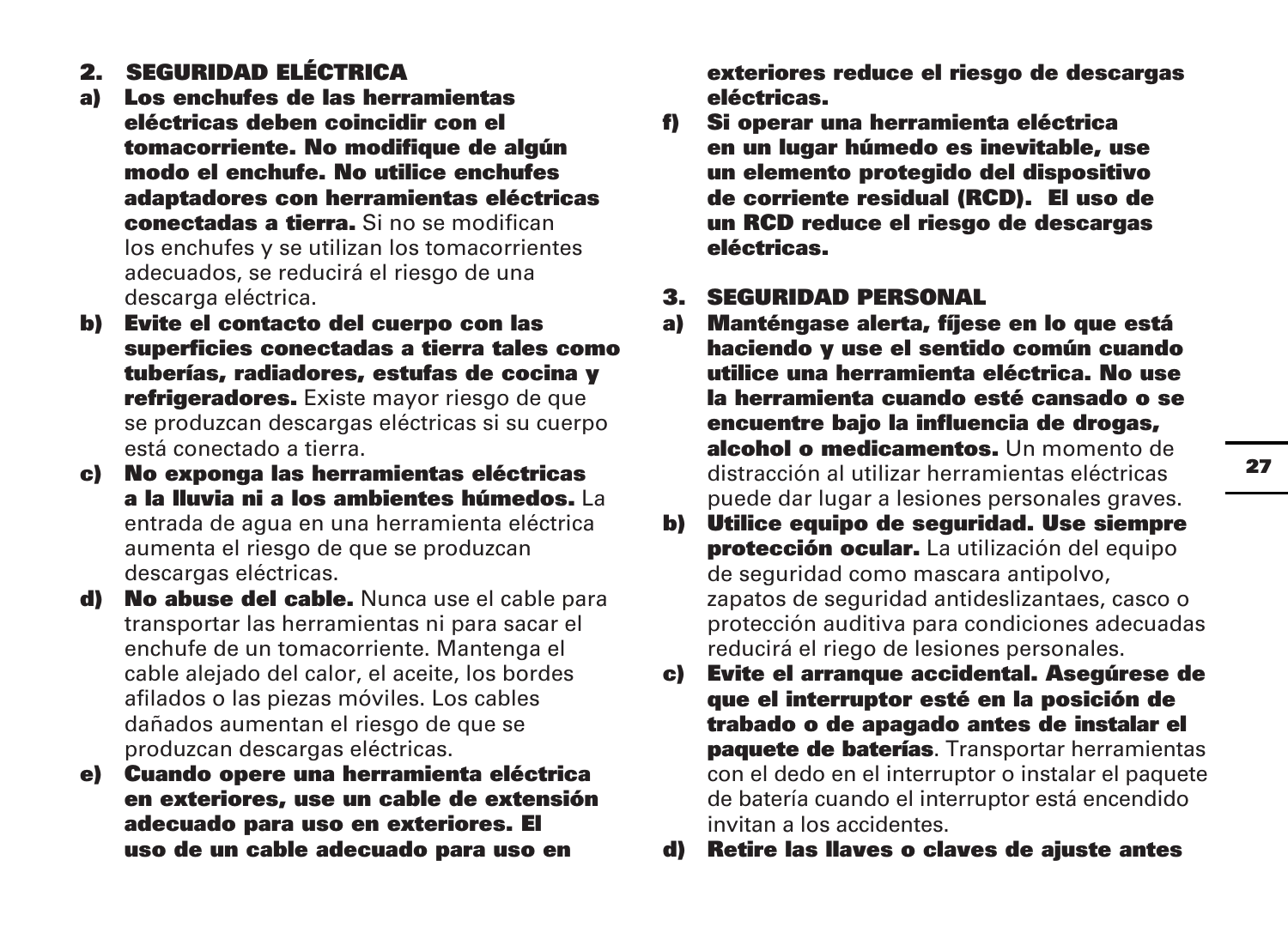de encender la herramienta. Una llave o clave de ajuste dejada en una parte giratoria de la herramienta puede causar una lesión personal.

- e) No intente alcanzar demasiado lejos. Mantenga un apoyo de los pies y un equilibrio adecuados en todo momento. El apoyo de los pies y el equilibrio adecuados permiten un mejor control de la herramienta en situaciones inesperadas.
- f) Vístase apropiadamente. No se ponga ropa holgada ni joyas. Mantenga su cabello, ropa y guantes alejados de las piezas móviles. La ropa holgada, las joyas o el pelo largo pueden quedar atrapados en las piezas móviles.
- Si se proporcionan dispositivos para la extracción y recolección de polvo, asegúrese que estos estén conectados y utilizados correctamente. El uso de estos dispositivos puede reducir peligros relacionados con el polvo.
- h) No permita que la familiaridad obtenida a partir del uso frecuente de otras herramientas le permita volverse complaciente e ignorar los principios de seguridad de la herramienta. Una acción descuidada puede causar lesiones severas en una fracción de segundo.

## 4. USO Y CUIDADO DE LA HERRAMIENTA

a) No fuerce la herramienta. Emplee la

herramienta correcta para la aplicación que desea. La herramienta correcta hará el trabajo mejor y con más seguridad a la capacidad nominal para la que está diseñada.

- b) No utilice la herramienta si el interruptor no la enciende o apaga. Toda herramienta que no se pueda controlar con el interruptor es peligrosa y debe ser reparada.
- c) Desconecte la batería de la herramienta o ponga el interruptor en la posición de trabado o de apagado antes de hacer cualquier ajuste, cambio de accesorios o guardar la herramienta. Estas medidas de seguridad preventivas reducen el riesgo de encender la herramienta accidentalmente.
- d) Guarde las herramientas que no esté usando fuera del alcance de los niños y otras personas no capacitadas. Las herramientas son peligrosas en las manos de los usuarios no capacitados.
- e) Mantenga las herramientas con cuidado. Compruebe la desalineación o el atasco de las piezas móviles, la ruptura de piezas y cualquier otra situación que pueda afectar el funcionamiento de las herramientas. Si la herramienta está dañada, hágala arreglar antes de usarla. Muchos accidentes son causados por herramientas mantenidas deficientemente.
- f) Conserve las herramientas de corte afiladas v limpias. Las herramientas mantenidas adecuadamente, con bordes de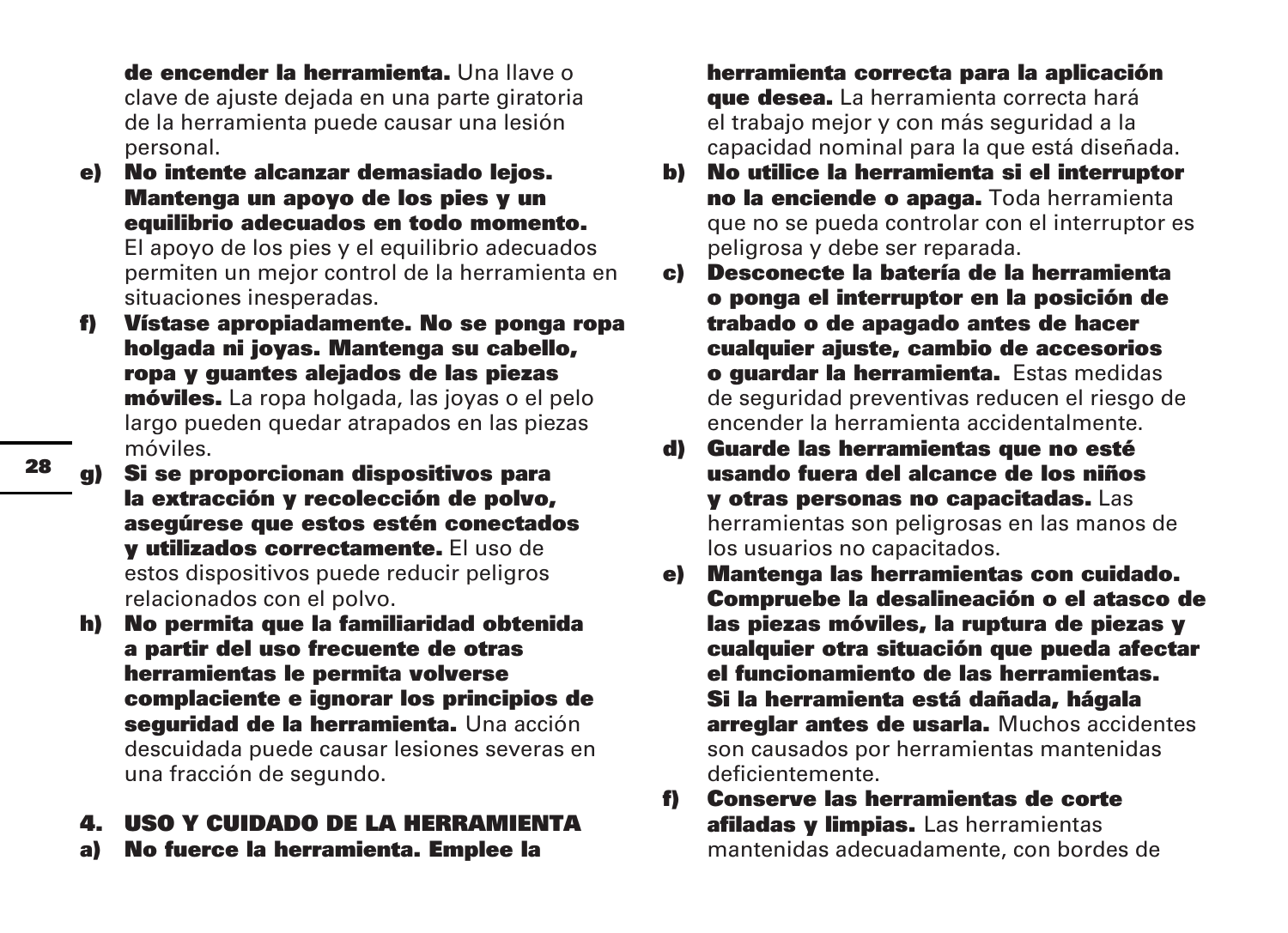corte afilados, tienen menos probabilidades de atascarse y son más fáciles de controlar.

- g) Utilice la herramienta eléctrica, accesorios, brocas de la herramienta, etc. de acuerdo con estas instrucciones y de la manera adecuada para el tipo de herramienta eléctrica, teniendo en cuenta las condiciones de trabajo y el trabajo que se realizará. La utilización de la herramienta eléctrica para operaciones diferentes de aquellas para las que se encuentra diseñada podría dar lugar a una situación peligrosa.
- h) Mantenga las manijas y las superficies de sujeción secas, limpias y libres de aceite **v grasa.** Las manijas y superficies de sujeción resbaladizas no permiten el manejo y control seguros de la herramienta en situaciones inesperadas.
- 5. UTILIZACIÓN Y CUIDADO DE LA HERRAMIENTA ACCIONADA A BATERÍAS
- a) Una herramienta accionada a baterías que tenga baterías integradas o un paquete de baterías separado se debe recargar solamente con el cargador especificado para la batería. Un cargador que puede ser adecuado para un tipo de batería puede crear un peligro de incendio cuando se usa con otra batería.
- b) Utilice la herramienta accionada a baterías solamente con el paquete de baterías designado específicamente. El uso de

cualquier otra batería puede crear un peligro de incendio.

- c) Cuando el paquete de baterias no se usa, manténgalo alejado de otros objetos metálicos como: sujetapapeles, monedas, clavos, tornillos u otros pequeños objetos de metal capaces de hacer una conexión entre los terminales. El cortocircuito de los terminales de una batería puede causar chispas, quemaduras o incendio.
- d) Bajo condiciones abusivas, la batería puede expulsar líquido; evite el contacto. Si ocurre un contacto accidental, enjuagar con agua. Si el líquido entra en contacto con los ojos, busque ayuda médica. El líquido expulsado por la batería puede causar irritación o quemaduras.
- e) No use un paquete de batería o una herramienta que esté dañada o modificada. Las baterías dañadas o modificadas pueden presentar un comportamiento imprevisto que resulte en incendios, explosión o riesgo de lesiones.
- f) No exponga un paquete de batería o herramienta a fuego o temperatura excesiva. La exposición a fuego o temperatura mayor a 270° F pueden causar una explosión.
- g) Siga todas las instrucciones de carga y no cargue el paquete de batería o la herramienta fuera del rango de temperatura especificado en las instrucciones. Cargar inadecuadamente o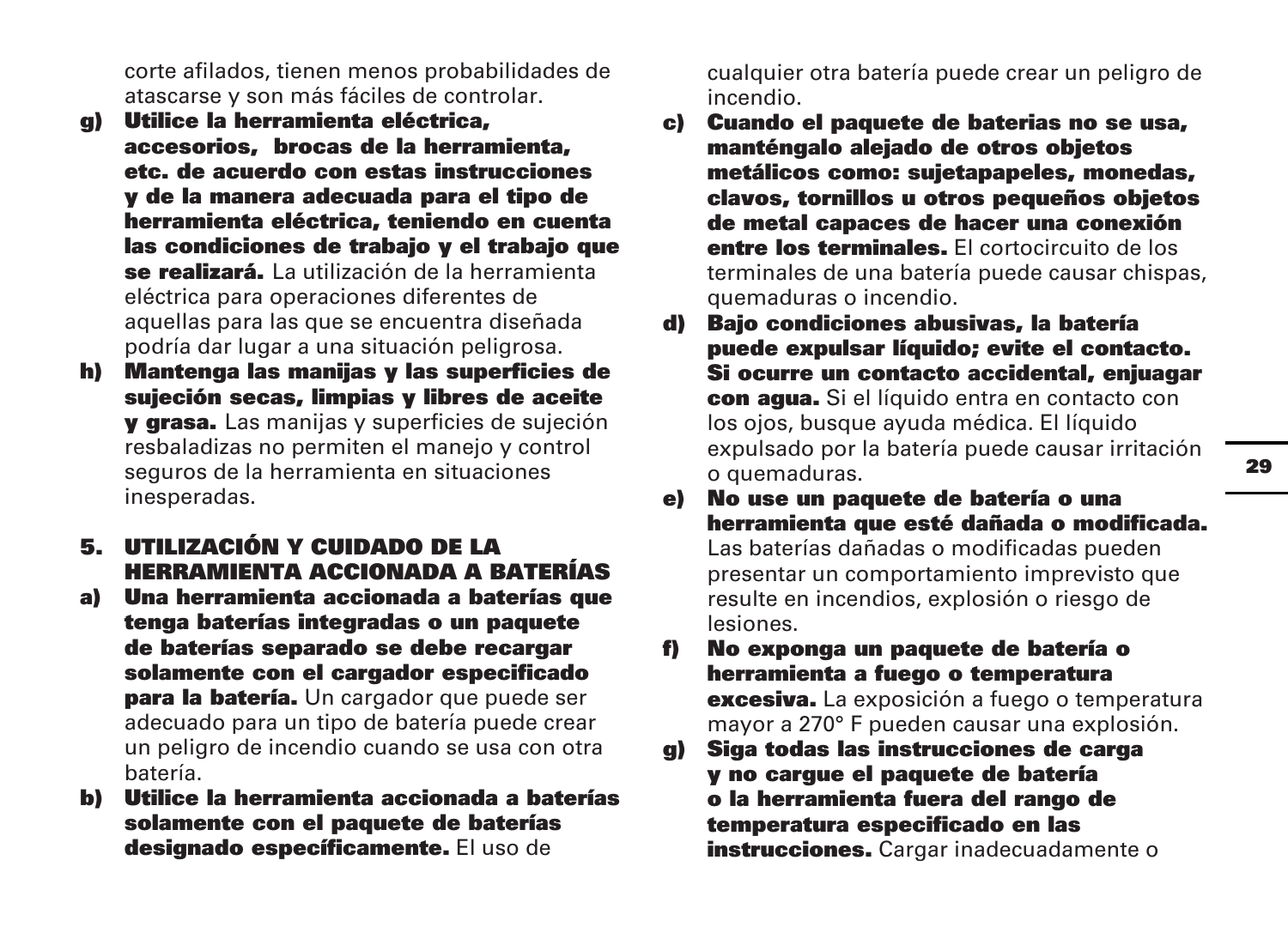en temperaturas fuera del rango especificado pueden dañar la batería e incrementar el riesgo de incendio.

## 6. REPARACIÓN

- a) La herramienta debe ser reparada por una persona calificada de servicio técnico y se deben utilizar partes de reemplazo idénticas. Esto asegurará el mantenimiento de la seguridad de la herramienta eléctrica.
- b) Nunca dé servicio a paquetes de batería dañados. El servicio de paquetes de batería sólo debe ser realizado por el fabricante o proveedores de servicio autorizados.

#### 30 **ADVERTENCIAS DE SEGURIDAD PARA EL DESARMADOR**

1. Sujete la herramienta por las áreas de agarre aisladas cuando realice una operación en la que la herramienta de corte pueda entrar en contacto con cables ocultos o con su propio cable. El contacto con un cable que tenga corriente hará que ésta pase a las partes metálicas descubiertas de la herramienta y que el operador reciba descargas eléctricas.

## **INFORMACIÓN PARA EMISIONES RADIADAS**

Este dispositivo cumple con la Canadiense de las normas de la ICES-001.

Este dispositivo cumple con la sección 15 de las

normas de la FCC.

Su operación está sujeta a las siguientes dos condiciones:

1) Este dispositivo no puede causar interferencia dañina y

2) Este dispositivo debe aceptar cualquier interferencia que reciba, incluyendo aquella interferencia que podría producir una operación no deseada.

**A :ADVERTENCIA!** Los cambios o las  $\Box$  modificaciones que se le realicen a esta unidad sin aprobación expresa del tercero responsable del cumplimiento pueden anular la autorización del usuario para operar el equipo.

NOTA: Este equipo ha sido probado y se ha encontrado que cumple con los límites establecidos para dispositivos digitales Clase B, en conformidad con la Parte 15 del Reglamento de la FCC. Estos límites están diseñados para ofrecer un nivel razonable de protección contra la interferencia dañina en instalaciones residenciales. Este equipo genera, utiliza y puede emitir energía de radiofrecuencia y, si no se instala y utiliza de acuerdo a las instrucciones proporcionadas, puede producir una interferencia dañina a la comunicación radial.

Sin embargo, no existen garantías de que no ocurra interferencia alguna en una instalación en particular. Si este equipo produce interferencia dañina a su recepción radial y de televisión, lo que puede ser determinado al apagar y volver a encender el equipo, se pide al usuario que corrija la interferencia implementando una o más de las siguientes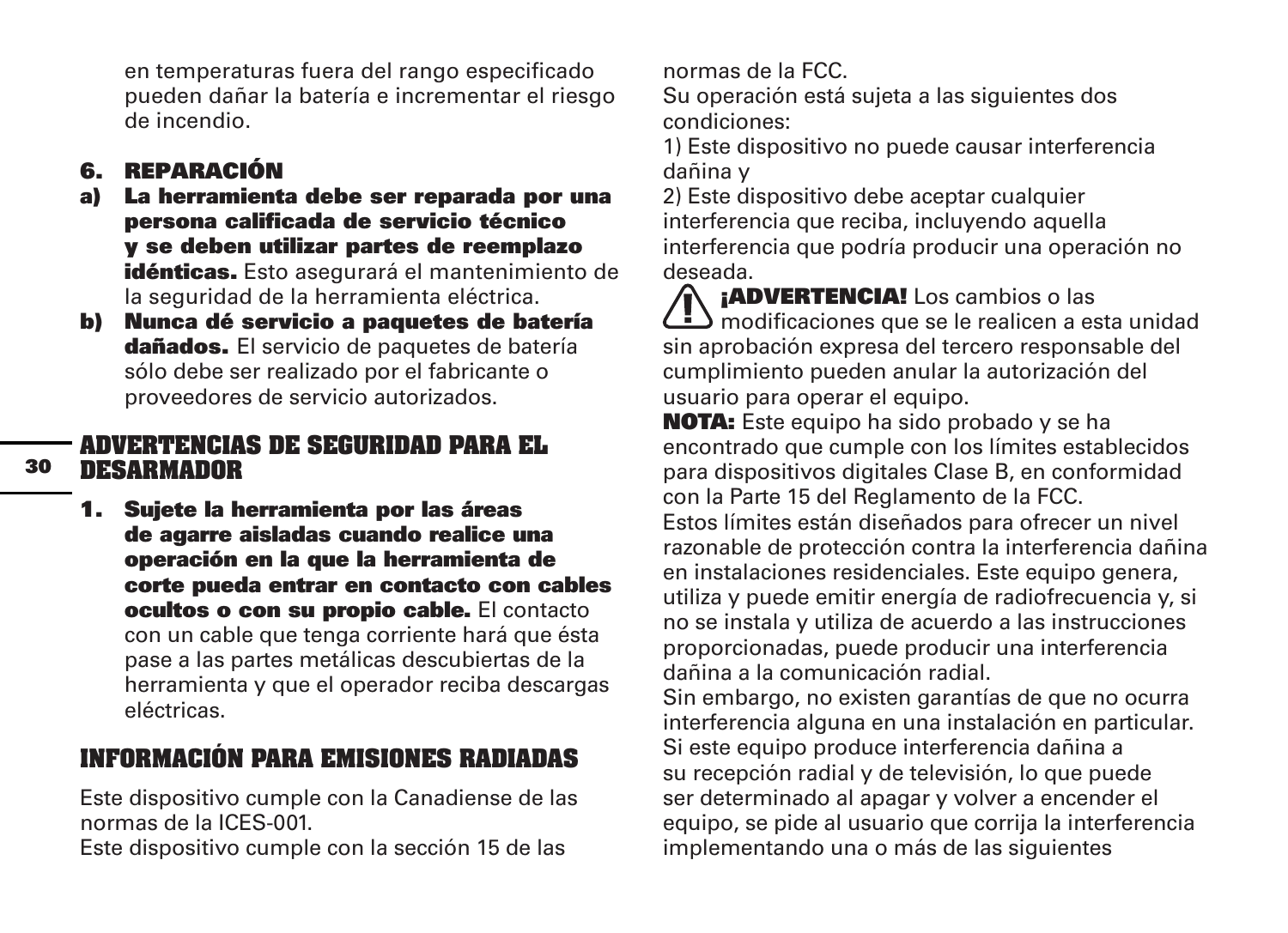medidas:

- Cambie la orientación o el lugar donde está ubicada la antena receptora.
- Aumente el espacio que separa al equipo del receptor.
- Conecte el equipo a una toma de corriente que esté en un circuito diferente al circuito al que está conectado el receptor.
- Consulte con el concesionario o con un técnico de radio y televisión con experiencia que pueda ayudarle.

#### **ADVERTENCIAS DE SEGURIDAD PARA LAS CELDAS DE LA BATERÍA DENTRO DE LA HERRAMIENTA**

- a) No desensamble, abra o triture las celdas.
- b) No exponga el herramienta eléctrica sin cable a calor o fuego. Evite guardar a la luz directa del sol.
- c) No ponga en corto circuito el terminal de carga. No guarde el herramienta eléctrica sin cable de forma aleatoria en una caja o cajón donde puedan ponerse en corto circuito entre sí o ponerse en corto circuito por otros objetos metálicos. Cuando el herramienta eléctrica sin cable no esté en uso, manténgalo alejado de otros objetos metálicos, como sujetadores de papel, monedas, llaves, clavos, tornillos u otros objetos metálicos pequeños que puedan establecer una conexión de una terminal a otra. El corto circuito de las terminales de la batería puede causar

quemaduras o incendios.

- d) No retire la herramienta eléctrica de su embalaje original hasta que sea necesario para su uso.
- e) No someta el herramienta eléctrica sin cable a impacto mecánico.
- f) En el caso de fuga de la batería, no permita que el líquido entre en contacto con la piel o los ojos. Si hay contacto, lave el área afectada con bastante agua y busque atención médica.
- g) Observe las marcas más (+) y menos (-) en el equipo y asegúrese de usarlo correctamente.
- h) Mantenga el herramienta eléctrica sin cable fuera del alcance de los niños.
- i) Busque atención médica de inmediato si se ingiere una celda.
- j) Mantenga el herramienta eléctrica sin cable limpio y seco.
- k) Limpie las terminales del herramienta eléctrica sin cable con una tela seca limpia su se ensucian.
- l) El herramienta eléctrica sin cable se necesita cargar antes del uso. Siempre use el cargador correcto y consulte las instrucciones del fabricante o el manual del equipo para saber las instrucciones correctas de carga.
- m) No deje la herramienta eléctrica con carga prolongada cuando no esté en uso.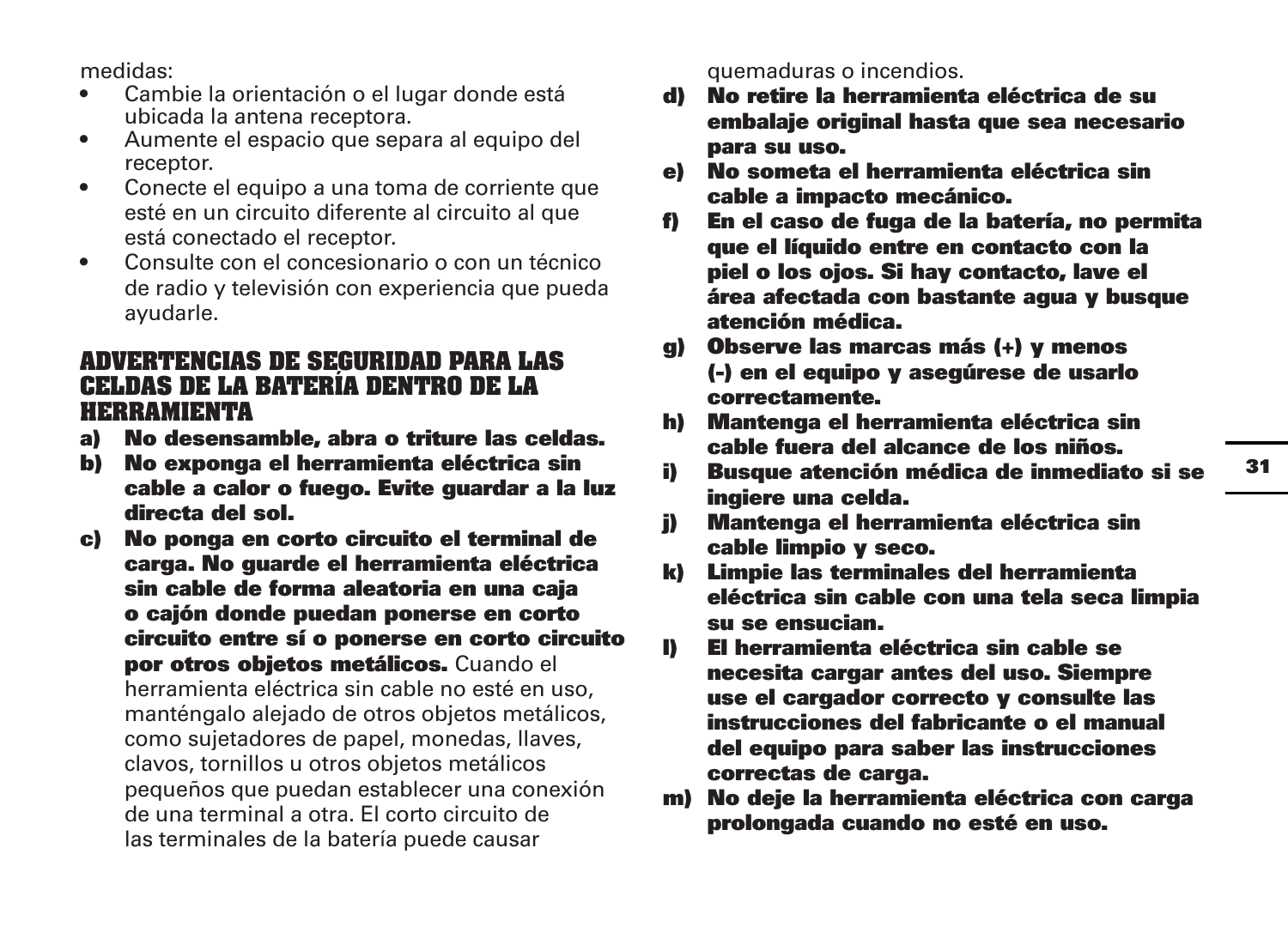- n) Después de periodos prolongados de almacenamiento, puede ser necesario cargar y descargar el herramienta eléctrica sin cable varias veces para obtener el desempeño máximo.
- o) El paquete de batería proporciona su mejor desempeño cuando se opera en temperatura ambiente normal (59°F - 77 °F).
- p) Cuando deseche los paquetes de batería, mantenga los paquetes de batería de diferentes sistemas electromecánicos separados entre sí.
- q) Recargue únicamente con el cargador especificado por Worx. No use cargadores que no sean los específicamente
- suministrados para uso con el equipo. Un cargador que es adecuado para un tipo de paquete de batería puede crear un riesgo de incendio cuando se usa con otro paquete de batería.
- r) Conserve la literatura el producto original para referencia futura.
- s) Deséchelo adecuadamente.

## **SÍMBOLOS**

|         | Advertencia- Para reducir el riesgo<br>de lesiones, el usuario deberá leer el<br>manual de instrucciones                                                                                                                       |
|---------|--------------------------------------------------------------------------------------------------------------------------------------------------------------------------------------------------------------------------------|
|         | Advertencia                                                                                                                                                                                                                    |
|         | Use protección auditiva                                                                                                                                                                                                        |
|         | Use lentes de seguridad                                                                                                                                                                                                        |
|         | Use máscara contra el polvo                                                                                                                                                                                                    |
| l i-lon | Batería de iones de litio, la batería<br>debe ser reciclada                                                                                                                                                                    |
|         | No arrojar al fuego                                                                                                                                                                                                            |
|         | Las baterías pueden entrar al<br>ciclo de agua si se desechan<br>incorrectamente, lo que puede ser<br>peligroso para el ecosistema. No<br>deseche las baterías de desperdicio<br>como desperdicio municipal sin<br>clasificar. |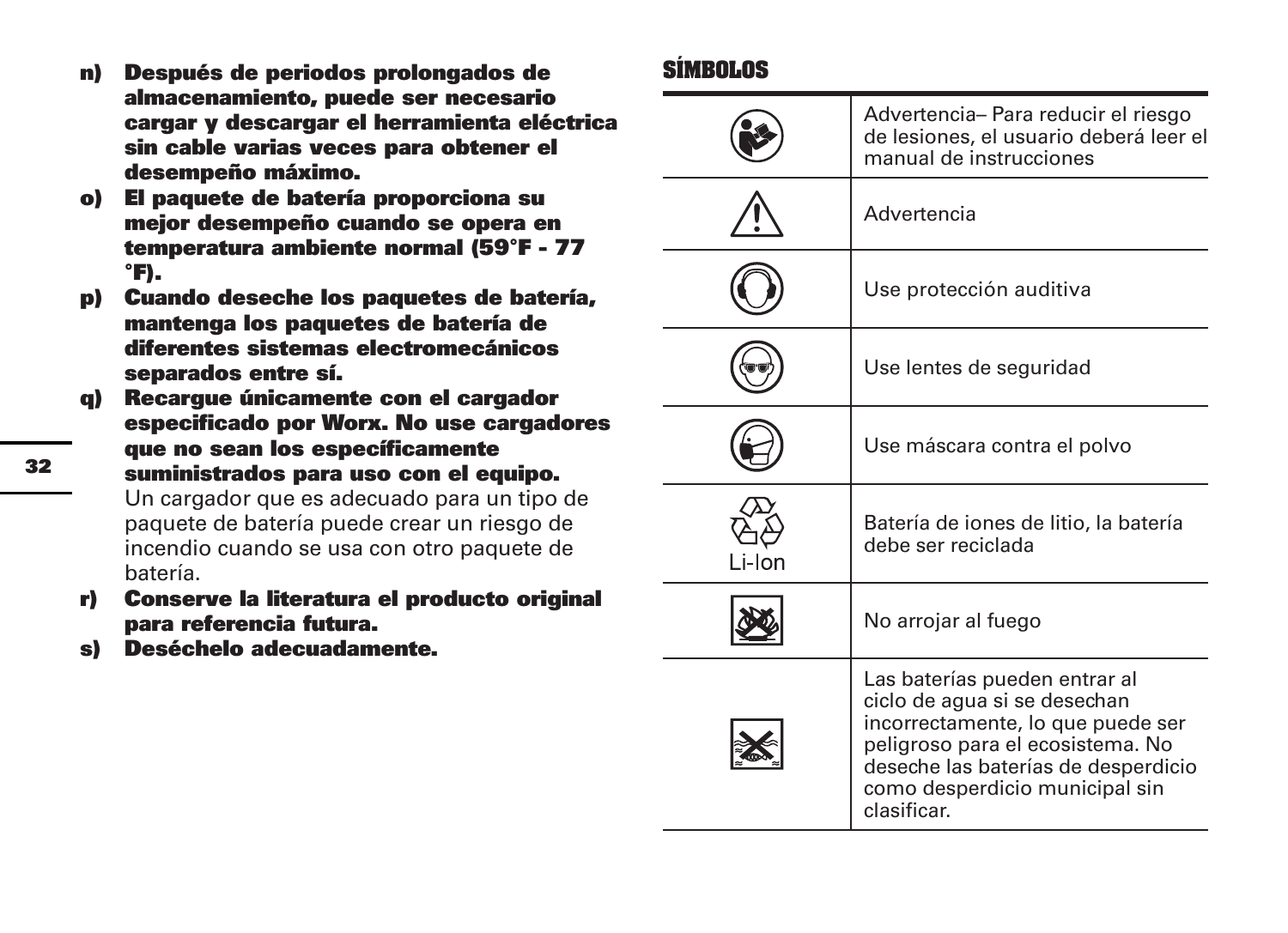|                | No mire directamente dentro del<br>portapuntas                                                                                                                                                                                                                                                                                                                                                                                                                                         |
|----------------|----------------------------------------------------------------------------------------------------------------------------------------------------------------------------------------------------------------------------------------------------------------------------------------------------------------------------------------------------------------------------------------------------------------------------------------------------------------------------------------|
|                | No utilice brocas de doble extremo                                                                                                                                                                                                                                                                                                                                                                                                                                                     |
| call 2 recycle | POSITEC Inc. ha establecido una<br>asociación con la empresa RBRC<br>para el reciclaje de todas las baterías<br>Positec que posean el sello RBRC-<br>call2recycle. Para contribuir con la<br>protección del medio ambiente, no<br>deseche las baterías como residuos<br>normales. Después de que haya<br>finalizado el ciclo de vida útil de la<br>batería, comuníquese al 1-800-822-<br>8837 para acceder al servicio gratuito<br>que realizará el desecho correcto de<br>la batería. |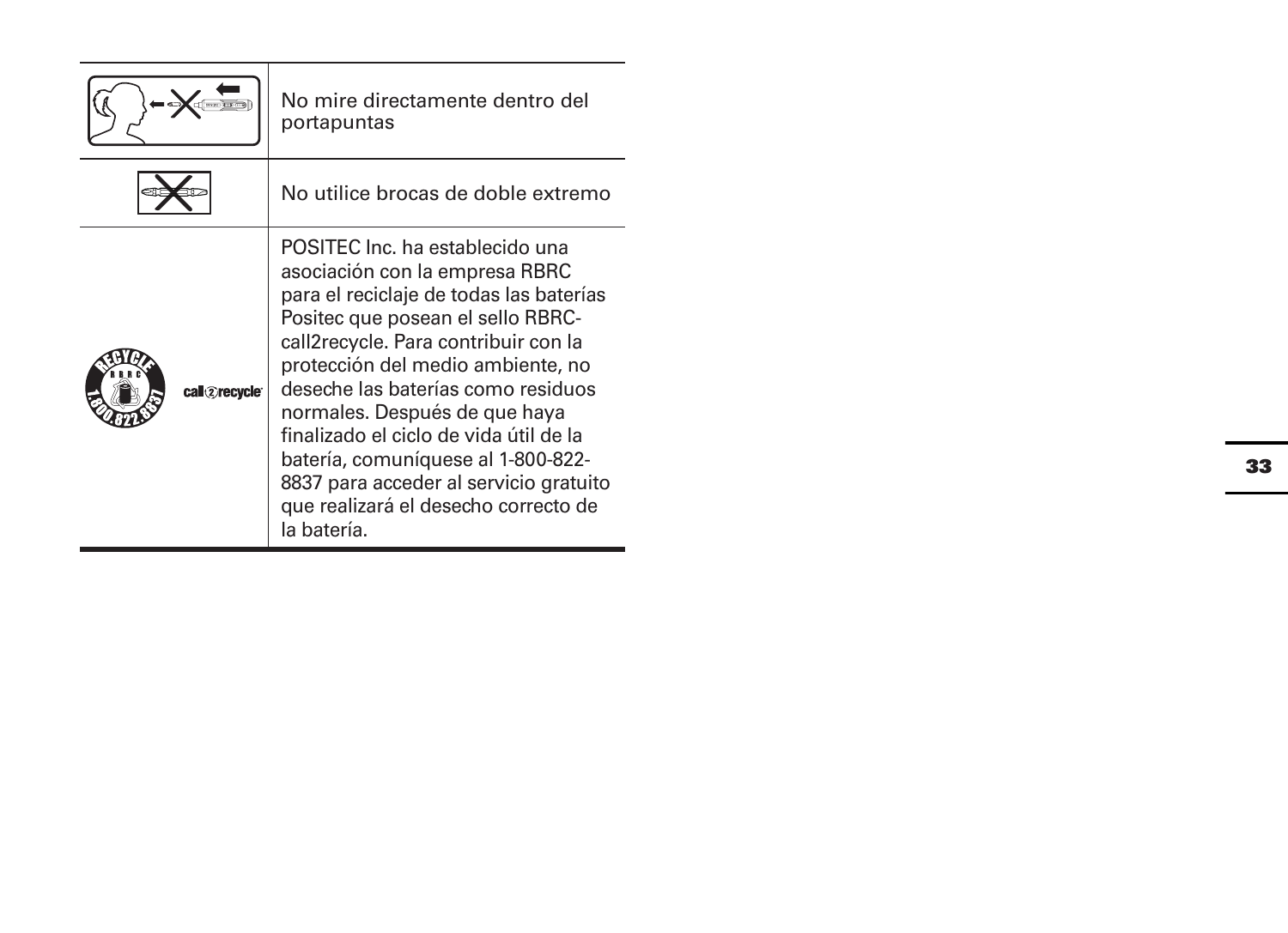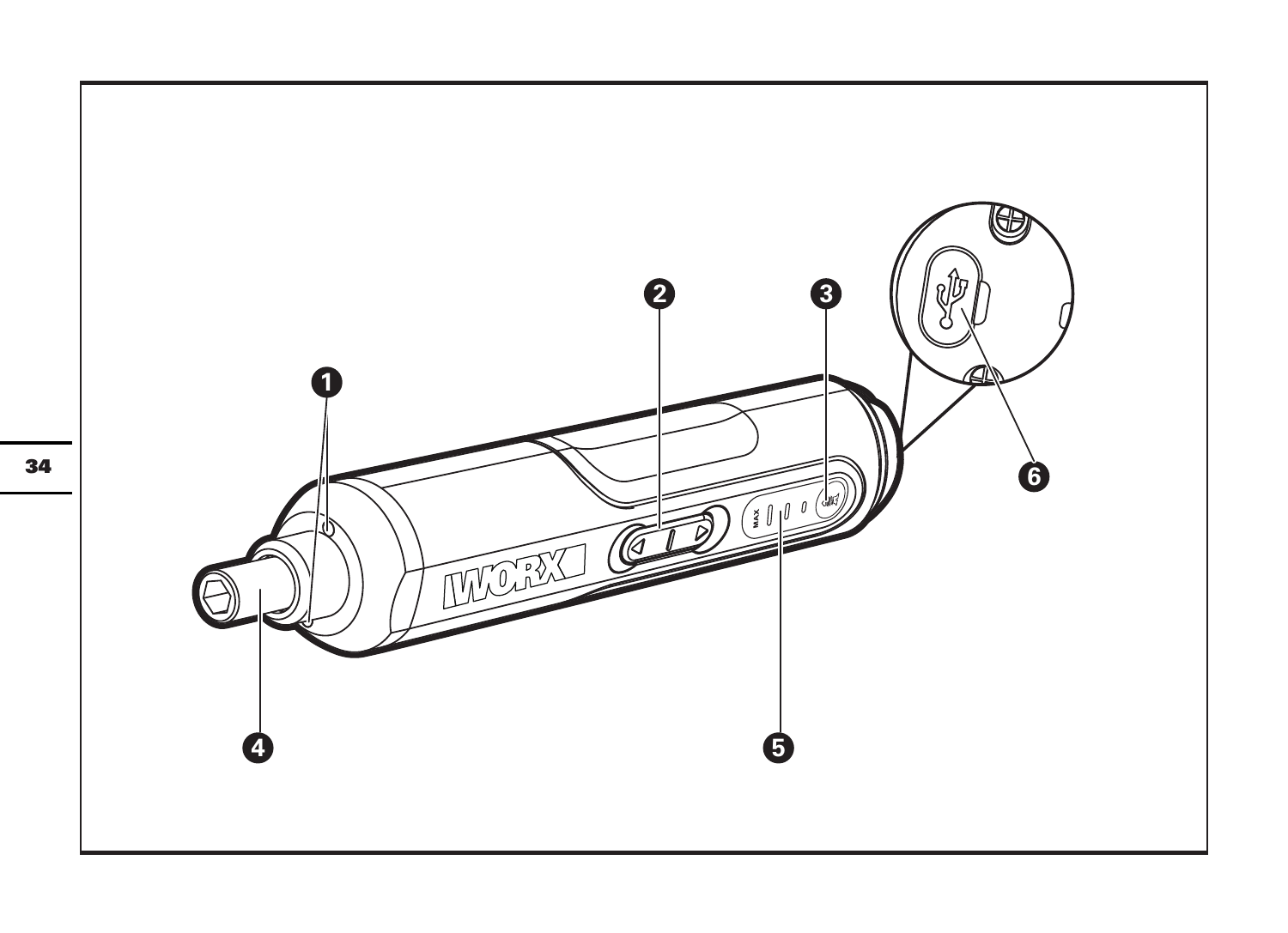#### **LISTA DE PARTES**

#### $1.117$  LED

- 2. BOTÓN DE OPERACIÓN DE AVANCE / RETROCESO
- 3. BOTÓN DE CONTROL DE LA TORSIÓN Y LA **POTENCIA**
- 4. PORTABROCAS HEXAGONAL DE1/4"
- 5. INDICADOR DE LA TORSIÓN Y DE LA POTENCIA
- 6. PUERTO DE CARGA USB-C

No todos los accesorios ilustrados o descritos están incluidos en la entrega estándar.

#### **DATOS TÉCNICOS** Tipo WX240L WX240L.X (2 - designación de maquinaria, representante del percutor)

|                         | WX240LWX240L.X**                 |
|-------------------------|----------------------------------|
| Voltios                 | $4V -$ Max <sup>*</sup>          |
| Capacidad de la batería | Batería de iones de litio 1.5 Ah |
| Velocidad sin Carga     | 300 r/min                        |
| Rango de torsión        | 22-44 en libras                  |
| Peso                    | 1.48 lbs (0.67 kg)               |

\* Voltaje medido sin carga de trabajo. El voltaje inicial de la batería alcanza un máximo de 4 V. El voltaje nominal es 3.6 V.

\*\* X = 1-999, A-Z, M1-M9 solo se utilizan para diferentes clientes, no hay cambios relevantes seguros entre estos modelos.

Le recomendamos que compre sus accesorios en la misma tienda que le vendió la herramienta. Vea el paquete de accesorios para más información. El personal de la tienda puede ayudarlo y ofrecerle asesoramiento.

#### **INSTRUCCIONES DE USO**



NOTA: Antes de usar la herramienta, lea atentamente el manual de instrucciones.

#### USO DESTINADO

Este destornillador está diseñado para introducir y aflojar tornillos y para perforar madera, metal y plástico.

| ACCIÓN                | <b>FIGURA</b> |
|-----------------------|---------------|
| ANTES DE LA OPERACIÓN |               |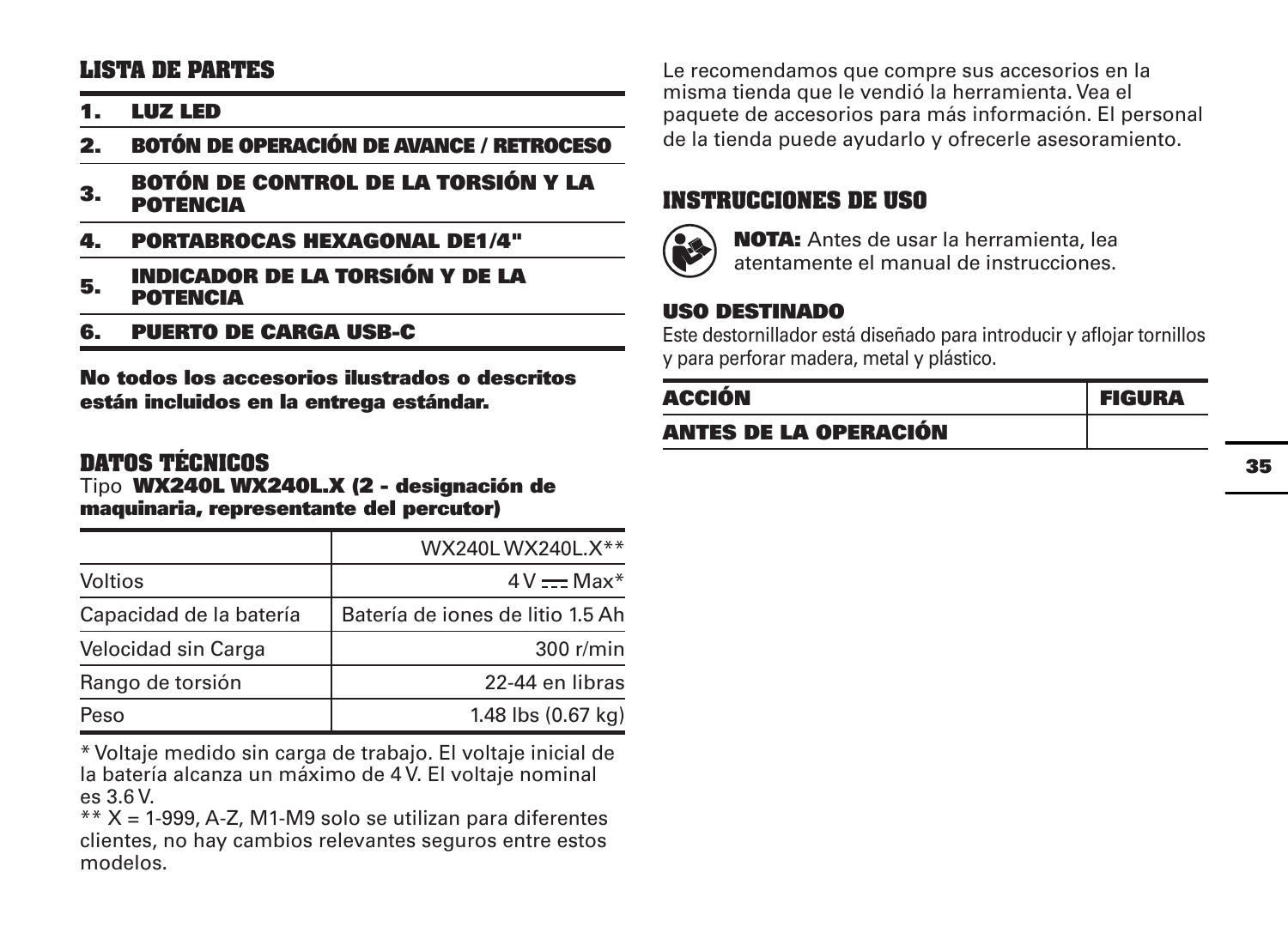| A) Carga de la batería<br>NOTA: Antes del uso inicial, debe cargar<br>la batería durante 5 horas para utilizar la<br>capacidad total de la batería.<br>B) Cargando<br>Conecte el cable USB-C a un cargador<br>compatible (no incluido) y enchufe el<br>cargador a la toma correspondiente.<br>Durante el proceso de carga, la luz verde<br>parpadeará; Una vez completada la carga,<br>tres celdas de la luz verde siempre estarán<br>encendidas. Desenchufe el cargador<br>y desconecte el cable de carga de la<br>máquina. La máquina está lista para ser<br>utilizada.<br>Noticia importante:<br>Durante el proceso de carga, el cargador<br>y la superficie del cuerpo se sentirán<br>calientes, lo cual es un fenómeno normal.<br>Nota: el cable USB-C es adecuado para el<br>cargador, cuya salida es de 5V = 1000mA | Consulte la<br>Figura A      | Ajuste de la torsión<br>La torsión de los tres engranajes se<br>pueden ajustar según la demanda<br>utilizando el botón de ajuste de la torsión<br>3. La máquina tiene su propia función de<br>protección de torsión,<br>1ª marcha:<br>Adecuado para atornillar o quitar tornillos<br>de diámetro pequeño<br>$3a$ marcha:<br>Adecuado para atornillar o extraer<br>tornillos de gran diámetro<br><b>OPERACIÓN</b><br>Aiuste de la torsión<br>Antes de cada uso, ajuste la<br>torsión a la medida apropiada,<br>de lo contrario, la broca podría<br>deslizarse en el tornillo<br>Estado de carga de la batería | Consulte la<br>Figura E<br>Consulte la<br>Figura E<br>Consulte la<br>Figura F |
|----------------------------------------------------------------------------------------------------------------------------------------------------------------------------------------------------------------------------------------------------------------------------------------------------------------------------------------------------------------------------------------------------------------------------------------------------------------------------------------------------------------------------------------------------------------------------------------------------------------------------------------------------------------------------------------------------------------------------------------------------------------------------------------------------------------------------|------------------------------|--------------------------------------------------------------------------------------------------------------------------------------------------------------------------------------------------------------------------------------------------------------------------------------------------------------------------------------------------------------------------------------------------------------------------------------------------------------------------------------------------------------------------------------------------------------------------------------------------------------|-------------------------------------------------------------------------------|
| <b>ENSAMBLE Y AJUSTE</b>                                                                                                                                                                                                                                                                                                                                                                                                                                                                                                                                                                                                                                                                                                                                                                                                   |                              |                                                                                                                                                                                                                                                                                                                                                                                                                                                                                                                                                                                                              |                                                                               |
| Selección de la Punta apropiada                                                                                                                                                                                                                                                                                                                                                                                                                                                                                                                                                                                                                                                                                                                                                                                            | Consulte la<br>Figura B      | <b>MANTENIMIENTO</b>                                                                                                                                                                                                                                                                                                                                                                                                                                                                                                                                                                                         |                                                                               |
| Operación de avance / retroceso                                                                                                                                                                                                                                                                                                                                                                                                                                                                                                                                                                                                                                                                                                                                                                                            | Consulte<br>la Figura<br>C,D | Su herramienta no requiere lubricación ni mantenimiento<br>adicional.<br>No posee piezas en su interior que puedan ser reparadas                                                                                                                                                                                                                                                                                                                                                                                                                                                                             |                                                                               |

No posee piezas en su interior que puedan ser reparadas por el usuario. Nunca emplee agua o productos químicos para limpiar su herramienta. Use simplemente un paño seco. Guarde siempre su herramienta en un lugar seco. Mantenga limpias las ranuras de ventilación del motor. La observación de chispas que destellan bajo las ranuras de ventilación, indica operación normal que no dañará su herramienta.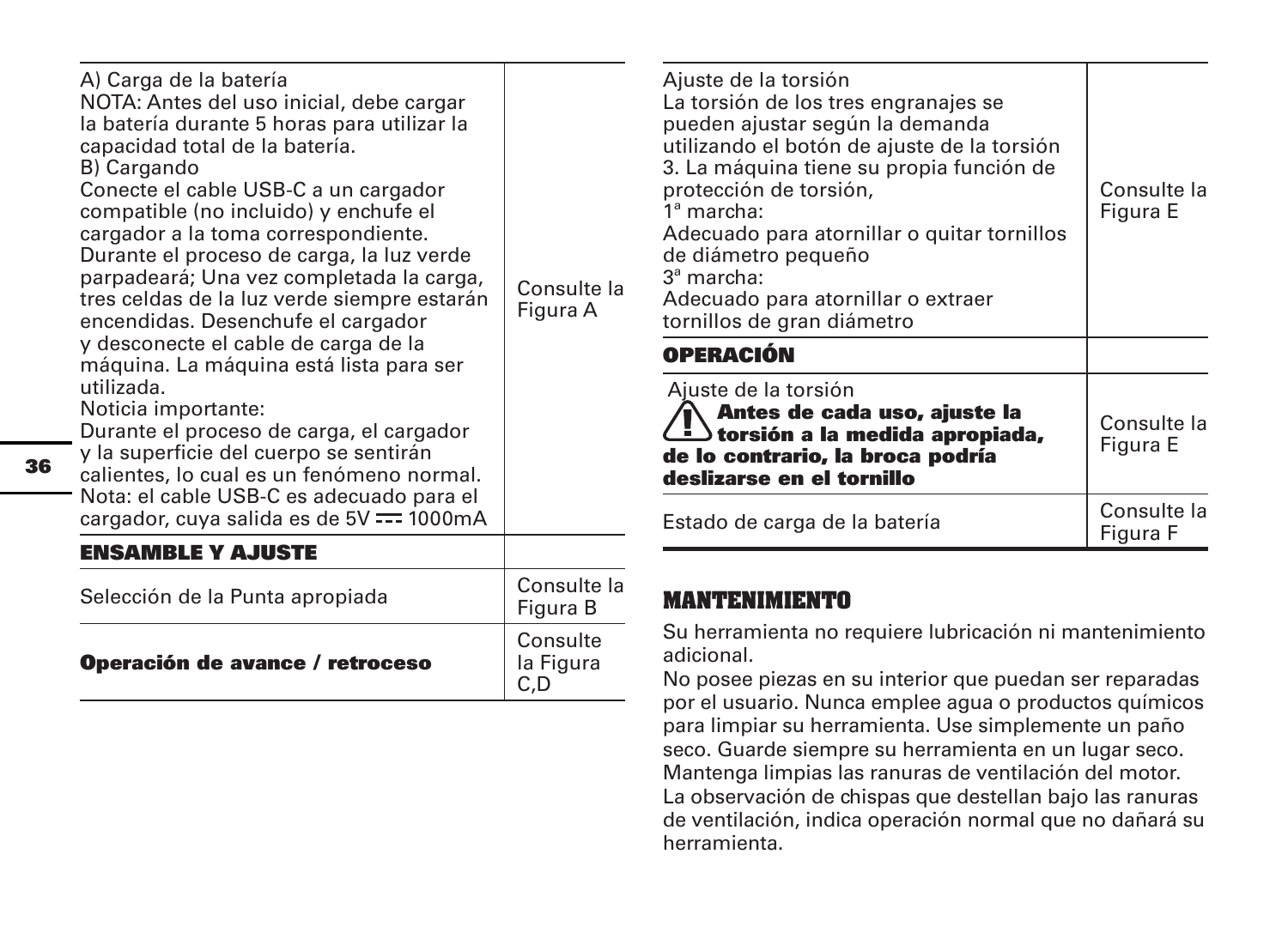## **GUÍA DE SOLUCIÓN DE PROBLEMAS**

| <b>Problema</b>                                                          | Causa<br>probable                                                                                                                                                            | Solución                                                                                                                                                                                                                    |
|--------------------------------------------------------------------------|------------------------------------------------------------------------------------------------------------------------------------------------------------------------------|-----------------------------------------------------------------------------------------------------------------------------------------------------------------------------------------------------------------------------|
| La batería no<br>carga                                                   | 1. El cargador<br>no está<br>conectado en un<br>tomacorriente<br>funcional.<br>2. La<br>temperatura<br>ambiente<br>del aire es<br>demasiado<br>caliente o<br>demasiado fría. | 1. Conecte el<br>cargador en un<br>tomacorriente<br>funcional.<br>Verifique que<br>haya corriente<br>conectando<br>una lámpara.<br>2. Mueva el<br>producto a un<br>entorno con la<br>temperatura<br>adecuada para<br>cargar |
| Durante el<br>funcionamiento,<br>el destornillador<br>deja de funcionar. | La batería del<br>destornillador<br>está agotada o<br>la configuración<br>de la torsión es<br>insuficiente                                                                   | Cargue la<br>batería o<br>aumente la<br>torsión                                                                                                                                                                             |

## **PARA HERRAMIENTAS DE BATERÍA**

El rango de temperatura ambiente para uso y almacenamiento de la herramienta y la batería es de 32°F - 113°F.

El rango de temperatura ambiente recomendado para el sistema de carga durante la carga es de 32°F - 104 °F.